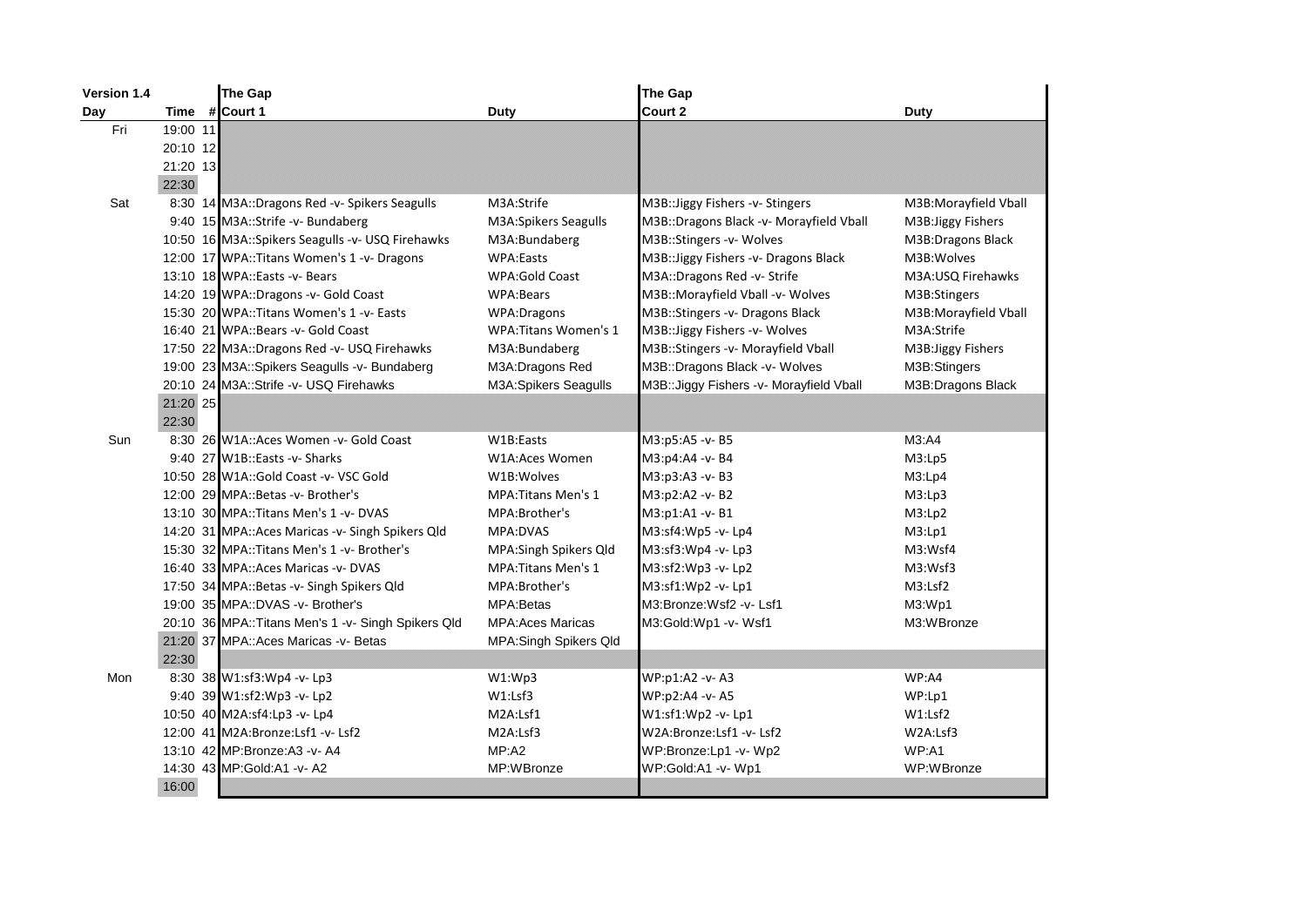| Version 1.4 |          | The Gap                                     |                   | The Gap                             |                             |
|-------------|----------|---------------------------------------------|-------------------|-------------------------------------|-----------------------------|
| Day         | Time     | # Court 3                                   | Duty              | Court 4                             | <b>Duty</b>                 |
| Fri         | 19:00 11 |                                             |                   |                                     |                             |
|             | 20:10 12 |                                             |                   |                                     |                             |
|             | 21:20 13 |                                             |                   |                                     |                             |
|             | 22:30    |                                             |                   |                                     |                             |
| Sat         |          | 8:30 14 M2E:: Elite Fever -v- Dragons White | M2E:Smurfs        | MIA::Dragons Red -v- Easts Black    | MIA: Dragons Black          |
|             |          | 9:40 15 M2E::Smurfs -v- Sloppy Sets         | M2E:Dragons White | MIA::Dragons Black -v- Titans U17B2 | <b>MIA:Easts Black</b>      |
|             |          | 10:50 16 M2E::Dragons White -v- DVAS Venom  | M2E:Sloppy Sets   | MIA::Easts Black -v- Titans U17B1   | MIA: Titans U17B2           |
|             |          | 12:00 17 M2E:: Elite Fever - v- Smurfs      | M2E:DVAS Venom    | MIA::Dragons Red -v- Dragons Black  | MIA: Titans U17B1           |
|             |          | 13:10 18 M2E::Sloppy Sets -v- DVAS Venom    | M2E:Elite Fever   | MIA::Titans U17B2 -v- Titans U17B1  | MIA: Dragons Red            |
|             |          | 14:20 19 M3A::Bundaberg -v- USQ Firehawks   | M3A: Dragons Red  | MIA::Easts Black -v- Dragons Black  | MIA: Titans U17B2           |
|             |          | 15:30 20 M3A::Spikers Seagulls -v- Strife   | M3A:USQ Firehawks | MIA::Dragons Red -v- Titans U17B1   | MIA: Dragons Black          |
|             |          | 16:40 21 M2E::Dragons White -v- Smurfs      | M2E:Elite Fever   | MIA::Easts Black -v- Titans U17B2   | MIA: Dragons Red            |
|             |          | 17:50 22 M2E:: Elite Fever -v- DVAS Venom   | M2E:Smurfs        | MIA::Dragons Black -v- Titans U17B1 | <b>MIA:Easts Black</b>      |
|             |          | 19:00 23 M2E::Dragons White -v- Sloppy Sets | M2E:DVAS Venom    | MIA::Dragons Red -v- Titans U17B2   | MIA: Titans U17B1           |
|             |          | 20:10 24 M2E::Smurfs -v- DVAS Venom         | M2E:Sloppy Sets   | M3A::Dragons Red -v- Bundaberg      | M3B: Wolves                 |
|             | 21:20 25 |                                             |                   |                                     |                             |
|             | 22:30    |                                             |                   |                                     |                             |
| Sun         |          | 8:30 26 W1A::VSC Gold -v- Redlands          | W1B:Sharks        | WSA::Wolves -v- Easts Sohma         | <b>WSB:Emmanuel College</b> |
|             |          | 9:40 27 W1B:: Wolves -v- VSC White          | W1A:Gold Coast    | WSB:: Elite VC -v- Emmanuel College | <b>WSA:Easts Sohma</b>      |
|             |          | 10:50 28 W1A::Aces Women -v- Redlands       | W1B:VSC White     | WSA::Easts Raja -v- GSLC 1          | WSB:GSLC 3                  |
|             |          | 12:00 29 W1B::Sharks -v- Wolves             | W1A:Redlands      | WSB::Titans U19G -v- GSLC 3         | WSA:GSLC 1                  |
|             |          | 13:10 30 W1B::Easts -v- VSC White           | W1A:Gold Coast    | WS:p4:A4 -v- B4                     | WS: A3                      |
|             |          | 14:20 31 W1A::Gold Coast -v- Redlands       | W1A:VSC Gold      | WS:p3:A3 -v- B3                     | WS:B2                       |
|             |          | 15:30 32 W1A::Aces Women -v- VSC Gold       | W1A:Redlands      | WS:p2:A2 -v- B2                     | WS:B1                       |
|             |          | 16:40 33 W1B::Sharks -v- VSC White          | W1A:Aces Women    | WS:p1:A1 -v- B1                     | WS:Lp2                      |
|             |          | 17:50 34 W1B::Easts -v- Wolves              | W1B:Sharks        | WS:sf3:Wp4 -v- Lp3                  | WS:Lp1                      |
|             |          | 19:00 35 W1:p3:A3 -v- B3                    | W1:AA             | W1:p4:A4 -v- B4                     | W1:A2                       |
|             |          | 20:10 36 W1:p1:A1 -v- B1                    | MPA:DVAS          | W1:p2:A2 -v-B2                      | W1:Lp4                      |
|             | 21:20 37 |                                             |                   |                                     |                             |
|             | 22:30    |                                             |                   |                                     |                             |
| Mon         |          | 8:30 38 W2A:sf2:Wp3 -v- Wp4                 | W2A:Wp1           | M2A:sf2:Wp3 -v- Wp4                 | M2A:Wp2                     |
|             |          | 9:40 39 W2A:sf1:Wp1 -v- Wp2                 | W2A:Lsf2          | M2A:sf1:Wp1 -v- Wp2                 | M2A:Lsf2                    |
|             |          | 10:50 40 W2A:sf3:Lp1 -v- Lp2                | W2A:Lsf1          | M2A:sf3:Lp1 -v- Lp2                 | M2A:Wsf2                    |
|             |          | 12:00 41 W2A:Gold:Wsf1 -v- Wsf2             | W2A:Wsf3          | M2A:Gold:Wsf1 -v- Wsf2              | M2A:Wsf3                    |
|             |          | 13:10 42 W1:Bronze:Wsf2 -v- Lsf1            | W1:WD1            | M1:Bronze:A3 -v-A4                  | M1:A2                       |
|             |          | 14:30 43 W1:Gold:Wp1 -v- Wsf1               | W1:WBronze        | M1:Gold:A1 -v- A2                   | M1:WBronze                  |
|             | 16:00    |                                             |                   |                                     |                             |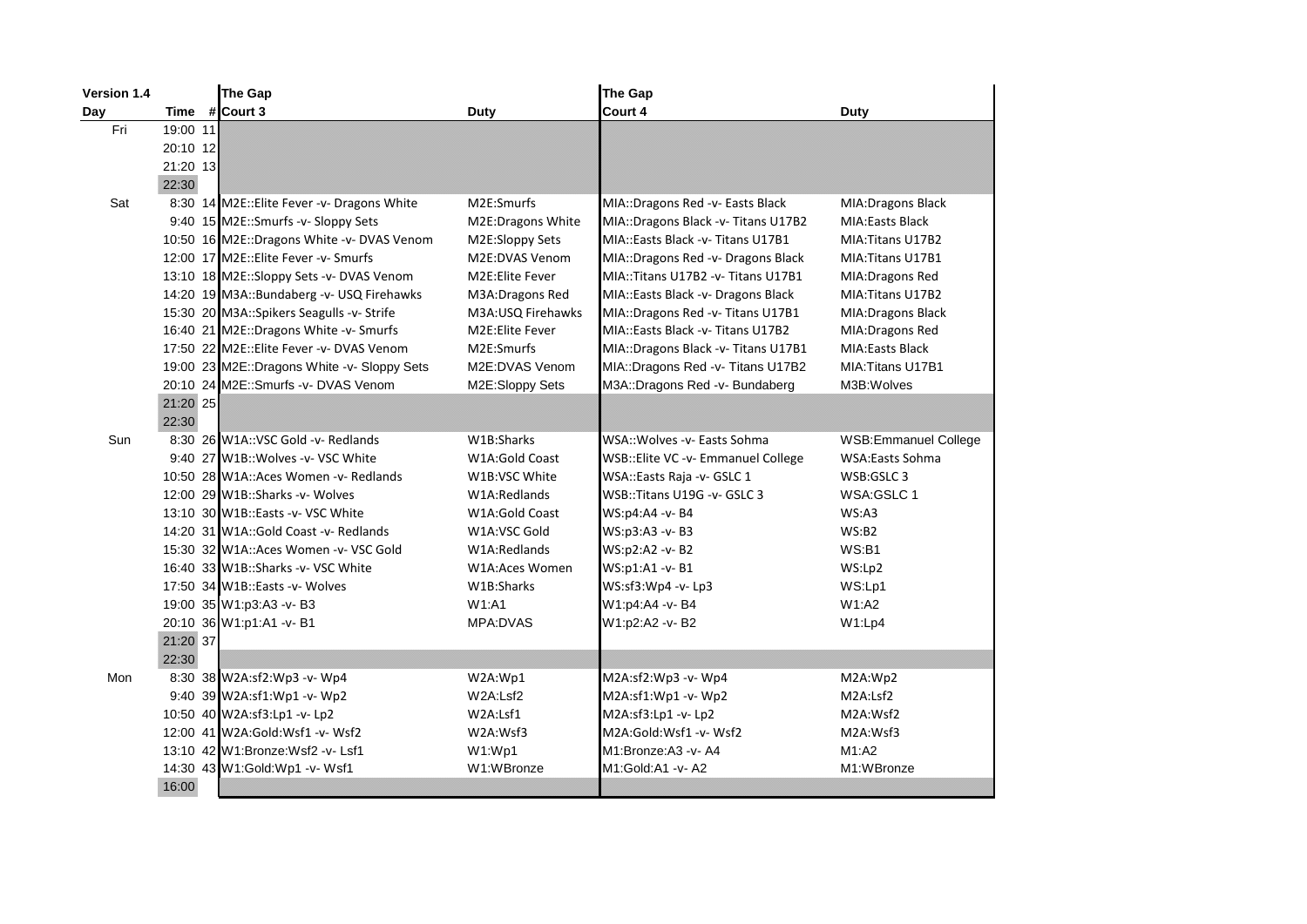| Version 1.4 |           | <b>Redlands</b>                              |                           | <b>Redlands</b>                          |                              |
|-------------|-----------|----------------------------------------------|---------------------------|------------------------------------------|------------------------------|
| Day         |           | Time # Court 5                               | <b>Duty</b>               | Court 6                                  | <b>Duty</b>                  |
| Fri         | 19:00 11  |                                              |                           |                                          |                              |
|             | 20:10 12  |                                              |                           |                                          |                              |
|             | 21:20 13  |                                              |                           |                                          |                              |
|             | 22:30     |                                              |                           |                                          |                              |
| Sat         |           | 8:30 14 M2D::Gold Coast -v- Aces Ludicrous   | M2D: Titans Men's R       | M2F::Dragons Black -v- APG               | <b>M2F:Gladstone Thunder</b> |
|             |           | 9:40 15 M2D::Titans Men's R -v- Dragons Red  | M2D:Gold Coast            | M2F::Gladstone Thunder -v- Aces Plaid    | M2F:Dragons Black            |
|             |           | 10:50 16 M2D::DVAS -v- Easts                 | M2D:Dragons Red           | M2F::APG -v- Wolves                      | M2F:Aces Plaid               |
|             |           | 12:00 17 M2D::Gold Coast - v- Titans Men's R | M2D:DVAS                  | M2F::Dragons Black -v- Gladstone Thunder | M2F:APG                      |
|             |           | 13:10 18 M2D::Aces Ludicrous -v- DVAS        | <b>M2D:Titans Men's R</b> | MPA::Titans Men's 1 - v - Aces Maricas   | MPA:DVAS                     |
|             |           | 14:20 19 M2D::Dragons Red -v- Easts          | M2D:Aces Ludicrous        | M1A::Gold Coast -v- Sunny Coast          | M1A:Redlands                 |
|             |           | 15:30 20 M2D::Titans Men's R -v- DVAS        | M2D:Easts                 | M1A::Spartans -v- Dragons                | M1A:VSC - Gold               |
|             |           | 16:40 21 M2D::Gold Coast -v- Dragons Red     | M2D:Aces Ludicrous        | M1A::Redlands -v- VSC - Gold             | M1A:Dragons                  |
|             |           | 17:50 22 M2D::Aces Ludicrous -v- Easts       | M2D:Dragons Red           | M1A::Gold Coast -v- Spartans             | M1A:Redlands                 |
|             |           | 19:00 23 M2D::Gold Coast -v- DVAS            | M2D:Easts                 | M1A::Elite VC -v- Sunny Coast            | M1A:Gold Coast               |
|             |           | 20:10 24 M2D::Aces Ludicrous -v- Dragons Red | M2D:Gold Coast            | M1A::Redlands -v- Dragons                | M1A:Sunny Coast              |
|             | 21:20 25  |                                              |                           |                                          |                              |
|             | 22:30     |                                              |                           |                                          |                              |
| Sun         | 8:30 26   |                                              |                           | WIA::Redlands 2 -v- Dragons              | <b>WIA:Easts Varya</b>       |
|             |           | 9:40 27 M1A::Redlands -v- Sunny Coast        | M1A: Elite VC             | WIA::Redlands -v- Easts Varya            | <b>WIA:Easts Tygra</b>       |
|             |           | 10:50 28 M1A::Elite VC -v- VSC - Gold        | M1A:Sunny Coast           | WIA::Redlands 2 -v- Easts Tygra          | WIA:Redlands                 |
|             | 12:00 29  |                                              |                           | WIA::Dragons -v- Easts Varya             | WIA: Redlands 2              |
|             |           | 13:10 30 M1A::Gold Coast -v- Redlands        | M1A:Spartans              | WIA::Redlands -v- Easts Tygra            | <b>WIA:Easts Varya</b>       |
|             |           | 14:20 31 M1A::Elite VC -v- Spartans          | M1A:Redlands              | WPA::Dragons -v- Easts                   | <b>WPA: Titans Women's 1</b> |
|             |           | 15:30 32 M1A::Dragons -v- VSC - Gold         | M1A:Sunny Coast           | WPA::Titans Women's 1 -v- Gold Coast     | <b>WPA:Easts</b>             |
|             |           | 16:40 33 M1A::Spartans -v- Sunny Coast       | M1A:Dragons               | W2A:p4:G1 -v-D2                          | W2A:G3                       |
|             |           | 17:50 34 M1A::Gold Coast -v- VSC - Gold      | M1A:Spartans              | W2A:p6:F3 -v- G3                         | W2A:F2                       |
|             |           | 19:00 35 M1A:: Elite VC - v- Dragons         | M1A:Gold Coast            | W2A:p7:D4 -v- E4                         | W2A: E2                      |
|             |           | 20:10 36 M1A::Sunny Coast -v- VSC - Gold     | M1A: Elite VC             | W2A:p1:D1 -v-E2                          | W2A:Wp6                      |
|             |           | 21:20 37 M1A::Gold Coast -v- Dragons         | M1A:VSC - Gold            | W2A:sf5:Wp5 -v- Wp6                      | W2A:Lp1                      |
|             | 22:30     |                                              |                           |                                          |                              |
| Mon         | 8:30 38   |                                              |                           |                                          |                              |
|             | $9:40$ 39 |                                              |                           |                                          |                              |
|             | 10:50 40  |                                              |                           |                                          |                              |
|             | 12:00 41  |                                              |                           |                                          |                              |
|             | 13:10 42  |                                              |                           |                                          |                              |
|             | 14:30 43  |                                              |                           |                                          |                              |
|             | 16:00     |                                              |                           |                                          |                              |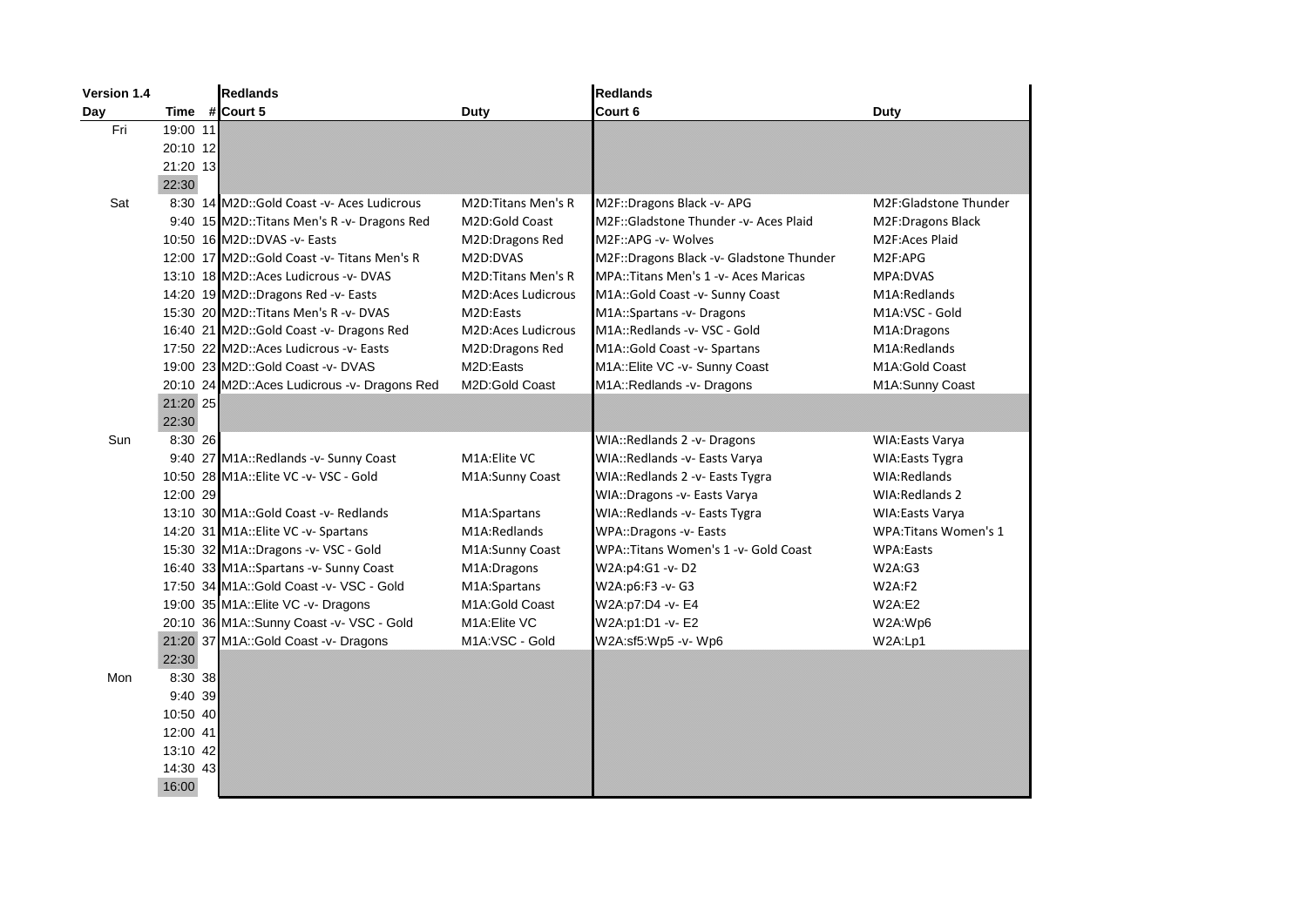| Version 1.4 |           | <b>Redlands</b>                                     |                            | <b>Redlands</b>                           |                          |
|-------------|-----------|-----------------------------------------------------|----------------------------|-------------------------------------------|--------------------------|
| Day         | Time      | # Court 7                                           | Duty                       | Court 8                                   | Duty                     |
| Fri         | 19:00 11  |                                                     |                            |                                           |                          |
|             | 20:10 12  |                                                     |                            |                                           |                          |
|             | 21:20 13  |                                                     |                            |                                           |                          |
|             | 22:30     |                                                     |                            |                                           |                          |
| Sat         |           | 8:30 14 M2G::Brisbane Heats -v- Smash Bros          | M2G:Spikers Hedgehogs      | M1A::Elite VC -v- Gold Coast              | M1A:Spartans             |
|             |           | 9:40 15 M2G::Spikers Hedgehogs -v- Sunny Coast Boys | M2G:Brisbane Heats         | M1A::Redlands -v- Spartans                | M1A: Elite VC            |
|             |           | 10:50 16 M2G::Smash Bros -v- USQ Firehawks          | M2G:Sunny Coast Boys       | M1A::Sunny Coast -v- Dragons              | M1A:VSC - Gold           |
|             |           | 12:00 17 M2G::Brisbane Heats -v- Spikers Hedgehogs  | M2G:USQ Firehawks          | M1A::Spartans -v- VSC - Gold              | M1A:Dragons              |
|             |           | 13:10 18 M2G::Sunny Coast Boys -v- USQ Firehawks    | M2G:Brisbane Heats         | M1A::Elite VC -v- Redlands                | M1A:Gold Coast           |
|             |           | 14:20 19 MPA:: Betas - v- DVAS                      | <b>MPA:Aces Maricas</b>    | M2F:: Aces Plaid - v- Wolves              | M2F:APG                  |
|             |           | 15:30 20 MPA::Brother's -v- Singh Spikers Qld       | MPA:Betas                  | M2F::APG -v- Gladstone Thunder            | M2F:Aces Plaid           |
|             |           | 16:40 21 M2G::Smash Bros -v- Spikers Hedgehogs      | MPA:Singh Spikers Qld      | M2F::Dragons Black -v- Wolves             | M2F:Gladstone Thunder    |
|             |           | 17:50 22 M2G::Brisbane Heats -v- USQ Firehawks      | M2G:Smash Bros             | M2F::APG -v- Aces Plaid                   | M2F:Wolves               |
|             |           | 19:00 23 MPA::DVAS -v- Singh Spikers Qld            | MPA: Brother's             | MPA:: Titans Men's 1 - v - Betas          | <b>MPA:Aces Maricas</b>  |
|             |           | 20:10 24 MPA:: Aces Maricas - v- Brother's          | <b>MPA: Titans Men's 1</b> | M2D::Titans Men's R -v- Easts             | M2D:DVAS                 |
|             | 21:20 25  |                                                     |                            |                                           |                          |
|             | 22:30     |                                                     |                            |                                           |                          |
| Sun         |           | 8:30 26 MSA::Dragons Black -v- Elite VC             | MSA:Shawn's Orphans        | MSA::Morayfield Vball -v- Dead Meat       | MSA: Dragons Red         |
|             |           | 9:40 27 MSA::Morayfield Vball -v- GSLC 2            | MSA: Elite VC              | MSA::Shawn's Orphans -v- Dragons Red      | MSA:Dead Meat            |
|             | 10:50 28  |                                                     |                            | MSA::Elite VC -v- GSLC 2                  | <b>MSA:Dragons Black</b> |
|             |           | 12:00 29 MSA::Dragons Black -v- Dragons Red         | MSA:Dead Meat              | MSA::Shawn's Orphans -v- Morayfield Vball | MSA:GSLC 2               |
|             |           | 13:10 30 W2A:p9:F4 -v-D4                            | MSA: Morayfield Vball      | MSA::Elite VC -v- Dead Meat               | <b>MSA:Dragons Red</b>   |
|             |           | 14:20 31 MSA::Dragons Black -v- GSLC 2              | W2A:E4                     | MSA::Morayfield Vball -v- Dragons Red     | MSA: Elite VC            |
|             |           | 15:30 32 W2A:p8:E4 -v- F4                           | <b>W2A:G1</b>              | MSA::Dead Meat -v- GSLC 2                 | <b>MSA:Dragons Black</b> |
|             |           | 16:40 33 W2A:p5:D3 -v- E3                           | W2A: F3                    | MSA::Shawn's Orphans -v- Elite VC         | MSA:Dead Meat            |
|             |           | 17:50 34 WPA::Dragons -v- Bears                     | <b>WPA:Easts</b>           | MSA::Dragons Black -v- Dead Meat          | MSA: Elite VC            |
|             |           | 19:00 35 W2A:p3:E1 -v- F2                           | <b>W2A:D1</b>              | WPA::Easts -v- Gold Coast                 | WPA:Dragons              |
|             |           | 20:10 36 W2A:p2:F1 -v- G2                           | W2A:Lp4                    | WPA::Titans Women's 1 -v- Bears           | <b>WPA:Gold Coast</b>    |
|             |           | 21:20 37 W2A:sf4:Lp3 -v- Lp4                        | W2A:Lp2                    | W2A:sf6:Lp5 -v- Lp6                       | W2A:Wp2                  |
|             | 22:30     |                                                     |                            |                                           |                          |
| Mon         | $8:30$ 38 |                                                     |                            |                                           |                          |
|             | 9:40 39   |                                                     |                            |                                           |                          |
|             | 10:50 40  |                                                     |                            |                                           |                          |
|             | 12:00 41  |                                                     |                            |                                           |                          |
|             | 13:10 42  |                                                     |                            |                                           |                          |
|             | 14:30 43  |                                                     |                            |                                           |                          |
|             | 16:00     |                                                     |                            |                                           |                          |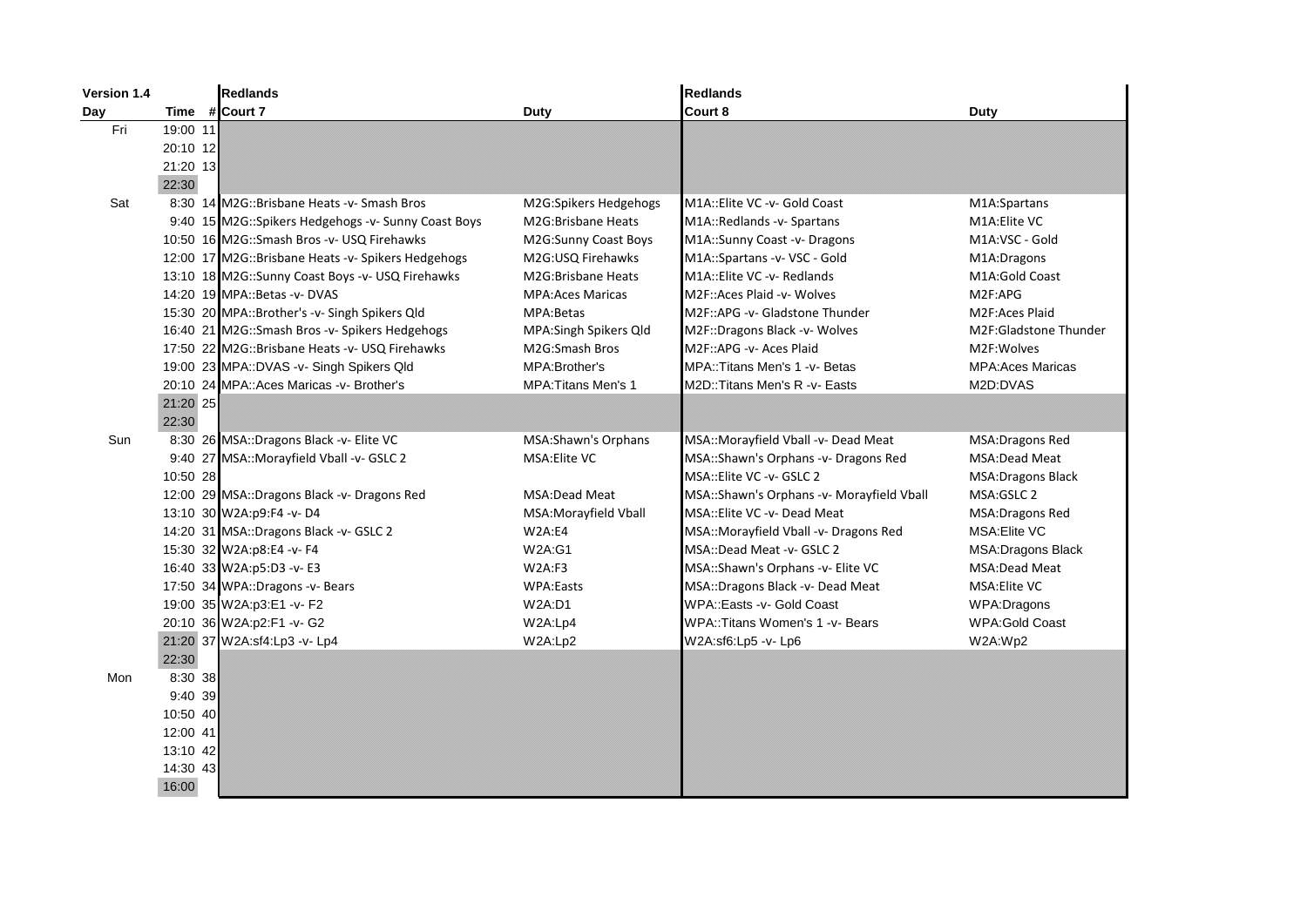| <b>Version 1.4</b> |          | <b>Ferny Grove</b>                               |                        | <b>Ferny Grove</b>                      |                             |
|--------------------|----------|--------------------------------------------------|------------------------|-----------------------------------------|-----------------------------|
| Day                | Time     | # Court 9                                        | Duty                   | Court 10                                | Duty                        |
| Fri                | 19:00 11 |                                                  |                        |                                         |                             |
|                    | 20:10 12 |                                                  |                        |                                         |                             |
|                    | 21:20 13 |                                                  |                        |                                         |                             |
|                    | 22:30    |                                                  |                        |                                         |                             |
| Sat                |          | 8:30 14 MIB::Easts White -v- Easts Orange        | MIB: Titans U17B3      | WSA::Easts Raja -v- Wolves              | WSB: Elite VC               |
|                    |          | 9:40 15 MIB:: Titans U17B3 -v- Dragons White     | <b>MIB:Easts White</b> | WSB::Titans U19G -v- Elite VC           | WSA: Easts Raja             |
|                    |          | 10:50 16 WIA::Redlands -v- Redlands 2            | <b>WIA:Dragons</b>     | WSA::GSLC 1 - v - Easts Sohma           | WSB: Titans U19G            |
|                    |          | 12:00 17 WIA::Dragons -v- Easts Tygra            | <b>WIA:Redlands 2</b>  | WSB:: GSLC 3 -v- Emmanuel College       | <b>WSA:Easts Sohma</b>      |
|                    |          | 13:10 18 MIB::Easts Orange -v- Titans U17B3      | MIB: Dragons White     | WSA:: Wolves - v- GSLC 1                | WSA: Easts Raja             |
|                    |          | 14:20 19 MIB::Easts White -v- Dragons White      | MIB: Easts Orange      | WSA::Easts Raja -v- Easts Sohma         | WSA: Wolves                 |
|                    |          | 15:30 20 WIA::Redlands 2 -v- Easts Varya         | WIA:Redlands           | WSB::Elite VC -v- GSLC 3                | <b>WSB:Emmanuel College</b> |
|                    |          | 16:40 21 WIA::Redlands -v- Dragons               | <b>WIA:Easts Tygra</b> | WSB:: Titans U19G - v- Emmanuel College | WSB: Elite VC               |
|                    |          | 17:50 22 MIB::Easts Orange -v- Dragons White     | MIB: Titans U17B3      | WIA::Easts Tygra -v- Easts Varya        | WIA: Dragons                |
|                    |          | 19:00 23 MIB::Easts White - v- Titans U17B3      | MIB: Dragons White     | MSA::Dragons Black -v- Shawn's Orphans  | MSA: Morayfield Vball       |
|                    |          | 20:10 24 MSA::Dragons Red -v- Dead Meat          | MSA:Shawn's Orphans    | MSA::Elite VC -v- Morayfield Vball      | <b>MSA:Dragons Black</b>    |
|                    | 21:20 25 |                                                  |                        |                                         |                             |
|                    | 22:30    |                                                  |                        |                                         |                             |
| Sun                |          | 8:30 26 M2F::Gladstone Thunder -v- Wolves        | M2F:Dragons Black      | WJA::Easts Shere Khan -v- Redlands      | <b>WJA:Easts Kumal</b>      |
|                    |          | 9:40 27 M2F::Dragons Black -v- Aces Plaid        | M2F:Wolves             | WJA::Easts Kumal -v- Dragons            | <b>WJA:Easts Shere Khan</b> |
|                    |          | 10:50 28 MI:p4:A4 -v- B4                         | MI: A3                 |                                         |                             |
|                    |          | 12:00 29 MI:p2:A2 -v- B2                         | MI:A5                  | WJA::Redlands -v- Easts Kumal           | WJA:Dragons                 |
|                    |          | 13:10 30 MI:sf4:A5 -v- Lp4                       | MI:Lp2                 | WJA::Easts Shere Khan -v- Dragons       | WJA:Redlands                |
|                    |          | 14:20 31 MI:sf3:Wp4 -v- Lp3                      | MI:Wsf4                | M2B:p5:D3 -v- E4                        | M2B:Wp8                     |
|                    |          | 15:30 32 MI:sf2:Wp3 -v- Lp2                      | MI:Lsf3                | WJA::Redlands -v- Dragons               | <b>WJA:Easts Kumal</b>      |
|                    |          | 16:40 33 MI:sf1:Wp2 -v- Lp1                      | MI:Wsf2                | WJA::Easts Shere Khan - v- Easts Kumal  | <b>WJA:Dragons</b>          |
|                    |          | 17:50 34 MI:Bronze: Wsf2 -v- Lsf1                | MI:Wp1                 | M2A:p4:G1 -v-D2                         | M2A:DT                      |
|                    |          | 19:00 35 MI:Gold:Wp1 -v- Wsf1                    | MI:WBronze             | M2A:p1:D1 -v- E2                        | M2A:G2                      |
|                    | 20:10 36 |                                                  |                        | M2A:p2:F1 -v- G2                        | M2B:Wsf5                    |
|                    | 21:20 37 |                                                  |                        |                                         |                             |
|                    | 22:30    |                                                  |                        |                                         |                             |
| Mon                |          | 8:30 38 MSA::Elite VC -v- Dragons Red            | MSA: Shawn's Orphans   |                                         |                             |
|                    |          | 9:40 39 MSA::Shawn's Orphans -v- GSLC 2          | MSA: Dragons Red       | WS:sf2:Wp3 -v- Lp2                      | WS:Wp2                      |
|                    |          | 10:50 40 MSA::Dragons Black -v- Morayfield Vball | MSA:GSLC 2             | WS:sf1:Wp2 -v- Lp1                      | WS:Lsf2                     |
|                    |          | 12:00 41 MSA::Dragons Red -v- GSLC 2             | MSA: Morayfield Vball  | MSA::Shawn's Orphans -v- Dead Meat      | WS:Wsf1                     |
|                    |          | 13:10 42 MS: Bronze: A3 - v - A4                 | MS: A2                 | WI:Bronze:Lp1 -v- Wp2                   | WI:Wp1                      |
|                    |          | 14:30 43 MS:Gold:A1 - v-A2                       | MS:WBronze             | WI:Gold:A1 -v- Wp1                      | WI:WBronze                  |
|                    | 16:00    |                                                  |                        |                                         |                             |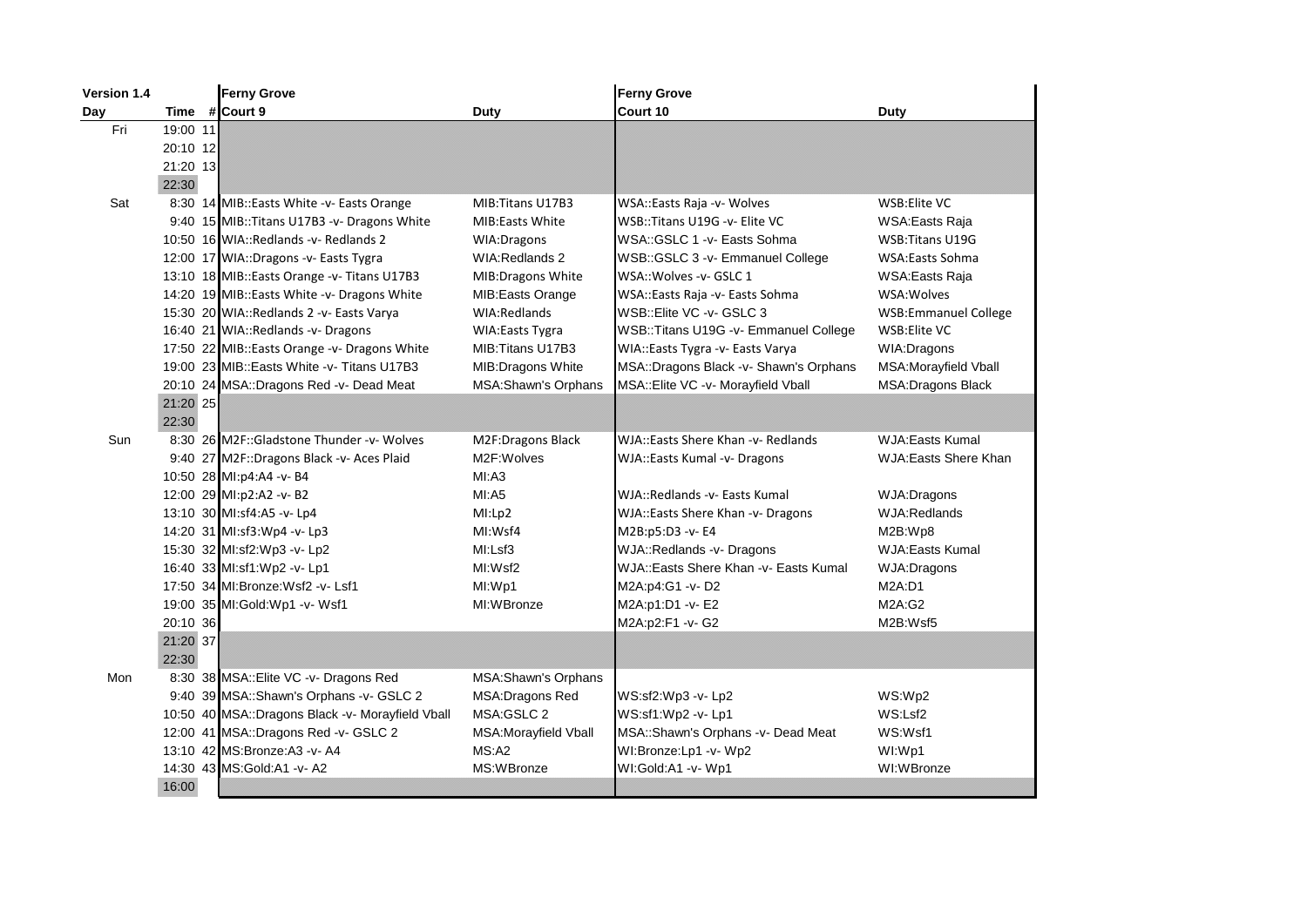| Version 1.4 |          | <b>Ferny Grove</b>                               |                           | <b>Ferny Grove</b>                       |                           |
|-------------|----------|--------------------------------------------------|---------------------------|------------------------------------------|---------------------------|
| Day         |          | Time #Court 11                                   | <b>Duty</b>               | Court 12                                 | Duty                      |
| Fri         | 19:00 11 |                                                  |                           |                                          |                           |
|             | 20:10 12 |                                                  |                           |                                          |                           |
|             | 21:20 13 |                                                  |                           |                                          |                           |
|             | 22:30    |                                                  |                           |                                          |                           |
| Sat         |          | 8:30 14 W2D::Easts Blaze -v- Aces Quokka         | <b>W2D:Spikers Pearls</b> | W2F::Redlands -v- Great Tips             | W2F:Mana                  |
|             |          | 9:40 15 W2D::Spikers Pearls -v- Gold Coast       | <b>W2D:Easts Blaze</b>    | W2F::Mana -v- Stingers                   | W2F:Redlands              |
|             |          | 10:50 16 W2E:: USQ Firehawks - v- Ausghan        | W2E:Bandits               |                                          |                           |
|             |          | 12:00 17 W2E::Bandits -v- Easts Sangha           | W2E:USQ Firehawks         | W2F::Great Tips -v- Mana                 | W2F:Stingers              |
|             |          | 13:10 18 W2D::Aces Quokka -v- Spikers Pearls     | W2D:Gold Coast            | W2F::Redlands -v- Stingers               | W2F: Great Tips           |
|             |          | 14:20 19 W2D::Easts Blaze -v- Gold Coast         | W2D:Aces Quokka           | W2E:: USQ Firehawks - v- Easts Sangha    | W2G:Elite VC              |
|             |          | 15:30 20 W2G::Elite VC -v- VSC Blue              | W2E:USQ Firehawks         | W2E::Ausghan -v- Bandits                 | W2E:Easts Sangha          |
|             |          | 16:40 21 W2F::Great Tips -v- Stingers            | W2G:VSC Blue              | W2D::Aces Quokka -v- Gold Coast          | <b>W2D:Spikers Pearls</b> |
|             |          | 17:50 22 W2G:: Elite VC -v- Polymagix            | W2F:Stingers              | W2D::Easts Blaze -v- Spikers Pearls      | W2D:Gold Coast            |
|             |          | 19:00 23 W2F::Redlands -v- Mana                  | W2G:Polymagix             | W2E:: USQ Firehawks - v- Bandits         | W2E:Ausghan               |
|             |          | 20:10 24 W2G::VSC Blue -v- Polymagix             | W2F:Mana                  | W2E::Ausghan -v- Easts Sangha            | W2E:Bandits               |
|             | 21:20 25 |                                                  |                           |                                          |                           |
|             | 22:30    |                                                  |                           |                                          |                           |
| Sun         |          | 8:30 26 M2G::Spikers Hedgehogs -v- USQ Firehawks | M2D:Dragons Red           | M2G::Smash Bros -v- Sunny Coast Boys     | M2D: Titans Men's R       |
|             |          | 9:40 27 M2D::Dragons Red -v- DVAS                | M2G:USQ Firehawks         | M2D::Aces Ludicrous -v- Titans Men's R   | M2G:Smash Bros            |
|             |          | 10:50 28 M2D::Gold Coast -v- Easts               | M2D:DVAS                  | M2G::Brisbane Heats -v- Sunny Coast Boys | M2D:Aces Ludicrous        |
|             |          | 12:00 29 M2E:: Elite Fever -v- Sloppy Sets       | M2D:Easts                 | MI:p3:A3 -v- B3                          | MI:B1                     |
|             |          | 13:10 30 M2B:p8:G3 -v- D4                        | M2B:FA                    | MI:p1:A1 -v- B1                          | MI:Wp2                    |
|             |          | 14:20 31 M2B:p7:E3 -v- F4                        | M2C:G5                    | M2B:p6:F3 -v- G4                         | M2B:Lp8                   |
|             |          | 15:30 32 M2C:i9:G5 -v- E5                        | M2C:D5                    | M2B:sf8:Lp7 -v- Lp8                      | M2B:Wp7                   |
|             |          | 16:40 33 M2C:i10:D5 -v- F5                       | M2A:D2                    | M2B:sf7:Lp5 -v- Lp6                      | M2A:G1                    |
|             |          | 17:50 34 M2C:p9:Wi9 -v- Wi10                     | M2A:E2                    | M2B:sf6:Wp7 -v- Wp8                      | M2B:Lsf7                  |
|             |          | 19:00 35 M2C:p10:Li9 -v- Li10                    | M2C:DB                    | M2B:sf5:Wp5 -v- Wp6                      | M2A: F2                   |
|             |          | 20:10 36 M2C:f1:Lp10 -v-D6                       | M2C:Wp10                  | M2A:p3:E1 -v- F2                         | M2B:Lsf5                  |
|             | 21:20 37 |                                                  |                           |                                          |                           |
|             | 22:30    |                                                  |                           |                                          |                           |
| Mon         | 8:30 38  |                                                  |                           |                                          |                           |
|             |          | 9:40 39 WI:p1:A2 -v- A3                          | WI:AA                     |                                          |                           |
|             |          | 10:50 40 WI:p2:A4 -v- A5                         | WI:Lp1                    | WJ:sf2:A2 -v- A3                         | WJ:AA                     |
|             | 12:00 41 |                                                  |                           | WJ:sf1:A1 -v- A4                         | WJ:Lsf2                   |
|             |          | 13:10 42 WS:Bronze:Wsf2 -v- Lsf1                 | WS:Wp1                    | WJ:Bronze:Lsf1 -v-Lsf2                   | WJ:Wsf2                   |
|             |          | 14:30 43 WS:Gold:Wp1 -v- Wsf1                    | WS:WBronze                | WJ:Gold:Wsf1 -v- Wsf2                    | WJ:WBronze                |
|             | 16:00    |                                                  |                           |                                          |                           |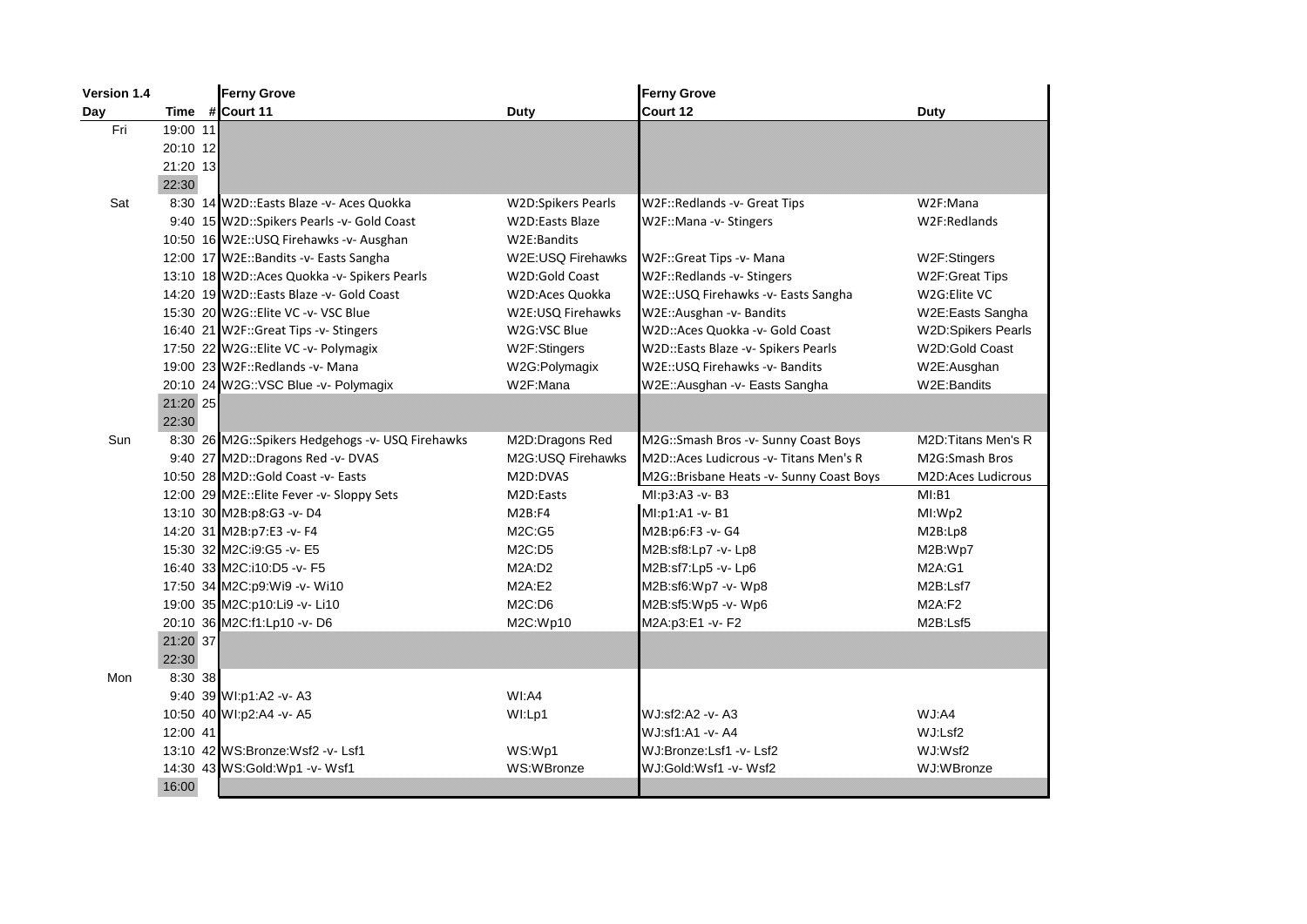| Version 1.4 |               | The Gap                                            |                              | The Gap                                  |                             |
|-------------|---------------|----------------------------------------------------|------------------------------|------------------------------------------|-----------------------------|
| Day         | Time #Court 1 |                                                    | Duty                         | Court 2                                  | Duty                        |
| Fri         | 19:00 11      |                                                    |                              |                                          |                             |
|             | 20:10 12      |                                                    |                              |                                          |                             |
|             | 21:20 13      |                                                    |                              |                                          |                             |
|             | 22:30         |                                                    |                              |                                          |                             |
| Sat         |               | 8:30 14 M3A::Dragons Red -v- Spikers Seagulls      | M3A:Strife                   | M3B:: Jiggy Fishers -v- Stingers         | <b>M3B:Morayfield Vball</b> |
|             |               | 9:40 15 M3A::Strife -v- Bundaberg                  | <b>M3A:Spikers Seagulls</b>  | M3B::Dragons Black -v- Morayfield Vball  | <b>M3B:Jiggy Fishers</b>    |
|             |               | 10:50 16 M3A::Spikers Seagulls -v- USQ Firehawks   | M3A:Bundaberg                | M3B::Stingers -v- Wolves                 | <b>M3B:Dragons Black</b>    |
|             |               | 12:00 17 WPA::Titans Women's 1 -v- Dragons         | <b>WPA:Easts</b>             | M3B:: Jiggy Fishers -v- Dragons Black    | M3B: Wolves                 |
|             |               | 13:10 18 WPA::Easts -v- Bears                      | <b>WPA:Gold Coast</b>        | M3A::Dragons Red -v- Strife              | <b>M3A:USQ Firehawks</b>    |
|             |               | 14:20 19 WPA::Dragons -v- Gold Coast               | <b>WPA:Bears</b>             | M3B::Morayfield Vball -v- Wolves         | M3B:Stingers                |
|             |               | 15:30 20 WPA::Titans Women's 1 -v- Easts           | <b>WPA:Dragons</b>           | M3B::Stingers -v- Dragons Black          | <b>M3B:Morayfield Vball</b> |
|             |               | 16:40 21 WPA::Bears -v- Gold Coast                 | <b>WPA: Titans Women's 1</b> | M3B:: Jiggy Fishers - v- Wolves          | M3A:Strife                  |
|             |               | 17:50 22 M3A::Dragons Red -v- USQ Firehawks        | M3A:Bundaberg                | M3B::Stingers -v- Morayfield Vball       | <b>M3B:Jiggy Fishers</b>    |
|             |               | 19:00 23 M3A::Spikers Seagulls -v- Bundaberg       | <b>M3A:Dragons Red</b>       | M3B::Dragons Black -v- Wolves            | M3B:Stingers                |
|             |               | 20:10 24 M3A::Strife -v- USQ Firehawks             | <b>M3A:Spikers Seagulls</b>  | M3B:: Jiggy Fishers -v- Morayfield Vball | <b>M3B:Dragons Black</b>    |
|             | 21:20 25      |                                                    |                              |                                          |                             |
|             | 22:30         |                                                    |                              |                                          |                             |
| Sun         |               | 8:30 26 W1A::Aces Women - v- Gold Coast            | <b>W1B:Easts</b>             | M3:p5:A5 -v- B5                          | M3:AA                       |
|             |               | 9:40 27 W1B::Easts -v- Sharks                      | <b>W1A:Aces Women</b>        | M3:p4:A4 -v- B4                          | M3:Lp5                      |
|             |               | 10:50 28 W1A::Gold Coast -v- VSC Gold              | <b>W1B:Wolves</b>            | M3:p3:A3 -v-B3                           | M3:Lp4                      |
|             |               | 12:00 29 MPA:: Betas -v- Brother's                 | <b>MPA: Titans Men's 1</b>   | M3:p2:A2 -v-B2                           | M3:Lp3                      |
|             |               | 13:10 30 MPA::Titans Men's 1 -v- DVAS              | MPA:Brother's                | M3:p1:A1 -v- B1                          | M3:Lp2                      |
|             |               | 14:20 31 MPA:: Aces Maricas -v- Singh Spikers Qld  | <b>MPA:DVAS</b>              | M3:sf4:Wp5 -v- Lp4                       | M3:Lp1                      |
|             |               | 15:30 32 MPA::Titans Men's 1 -v- Brother's         | <b>MPA:Singh Spikers Qld</b> | M3:sf3:Wp4 -v- Lp3                       | M3:Wsf4                     |
|             |               | 16:40 33 MPA:: Aces Maricas - v- DVAS              | <b>MPA: Titans Men's 1</b>   | M3:sf2:Wp3 -v- Lp2                       | M3:Wsf3                     |
|             |               | 17:50 34 MPA::Betas -v- Singh Spikers Qld          | MPA:Brother's                | M3:sf1:Wp2 -v- Lp1                       | M3: Lsf2                    |
|             |               | 19:00 35 MPA::DVAS -v- Brother's                   | <b>MPA:Betas</b>             | M3:Bronze:Wsf2 -v- Lsf1                  | M3:WD1                      |
|             |               | 20:10 36 MPA::Titans Men's 1 -v- Singh Spikers Qld | <b>MPA:Aces Maricas</b>      | M3:Gold:Wp1 -v- Wsf1                     | M3:WBronze                  |
|             |               | 21:20 37 MPA:: Aces Maricas - v- Betas             | <b>MPA:Singh Spikers Qld</b> |                                          |                             |
|             | 22:30         |                                                    |                              |                                          |                             |
| Mon         |               | 8:30 38 W1:sf3:Wp4 -v- Lp3                         | W1:Wp3                       | WP:p1:A2 -v- A3                          | WP:AA                       |
|             |               | 9:40 39 W1:sf2:Wp3 -v- Lp2                         | W1: Lsf3                     | WP:p2:A4 -v-A5                           | WP:Lp1                      |
|             |               | 10:50 40 M2A:sf4:Lp3 -v- Lp4                       | M2A:Lsf1                     | W1:sf1:Wp2 -v- Lp1                       | W1:Lsf2                     |
|             |               | 12:00 41 M2A:Bronze:Lsf1 -v- Lsf2                  | M2A:Lsf3                     | W2A:Bronze:Lsf1 -v- Lsf2                 | W2A:Lsf3                    |
|             |               | 13:10 42 MP:Bronze:A3 -v- A4                       | MP: A2                       | WP:Bronze:Lp1 -v- Wp2                    | WP: A1                      |
|             |               | 14:30 43 MP:Gold:A1 -v- A2                         | <b>MP:WBronze</b>            | WP:Gold:A1 -v- Wp1                       | <b>WP:WBronze</b>           |
|             | 16:00         |                                                    |                              |                                          |                             |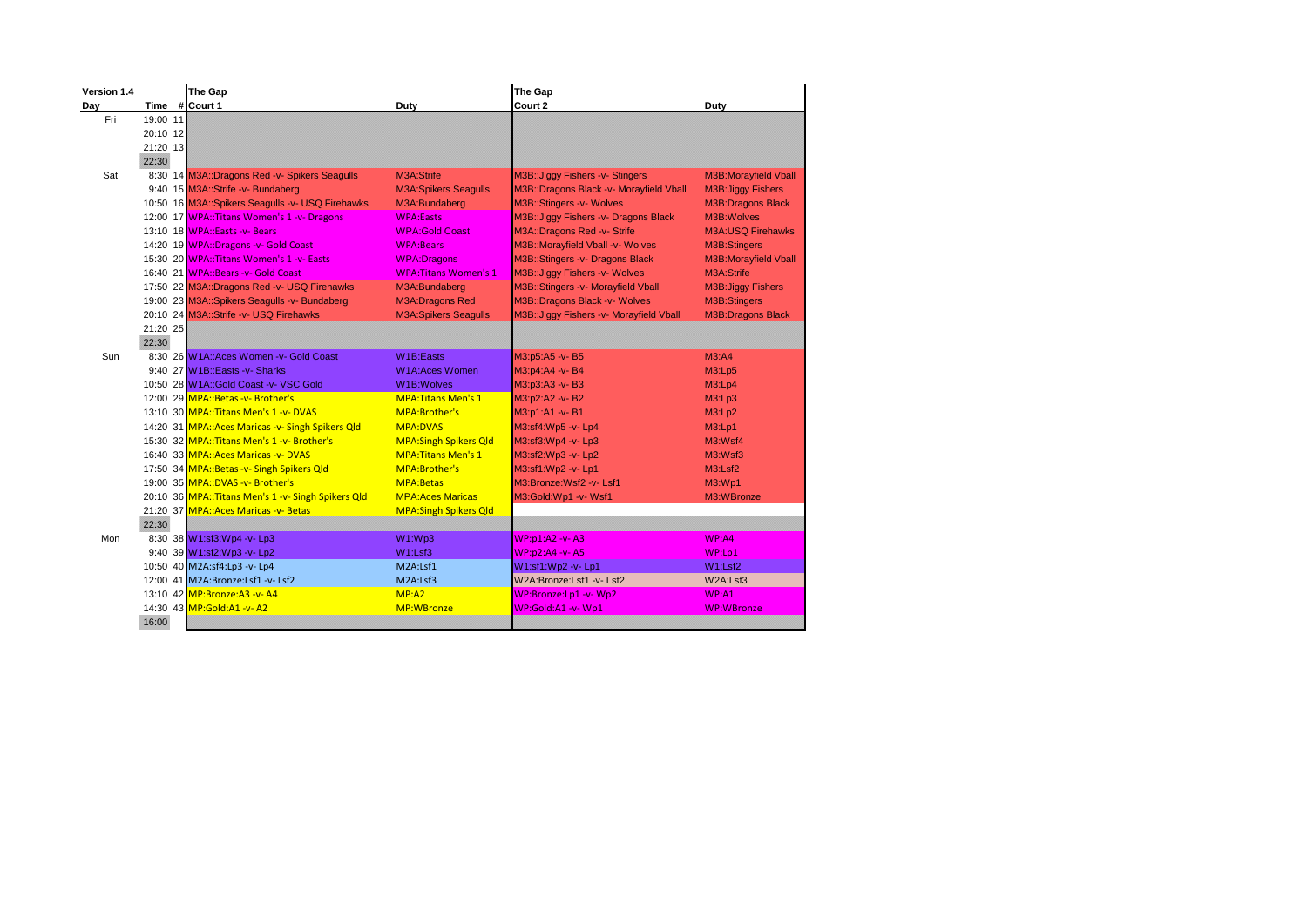| Version 1.4 |          | The Gap                                     |                          | The Gap                             |                             |
|-------------|----------|---------------------------------------------|--------------------------|-------------------------------------|-----------------------------|
| Day         |          | Time # Court 3                              | Duty                     | Court 4                             | Duty                        |
| Fri         | 19:00 11 |                                             |                          |                                     |                             |
|             | 20:10 12 |                                             |                          |                                     |                             |
|             | 21:20 13 |                                             |                          |                                     |                             |
|             | 22:30    |                                             |                          |                                     |                             |
| Sat         |          | 8:30 14 M2E::Elite Fever -v- Dragons White  | M2E:Smurfs               | MIA::Dragons Red -v- Easts Black    | <b>MIA:Dragons Black</b>    |
|             |          | 9:40 15 M2E:: Smurfs -v- Sloppy Sets        | <b>M2E:Dragons White</b> | MIA::Dragons Black -v- Titans U17B2 | <b>MIA:Easts Black</b>      |
|             |          | 10:50 16 M2E::Dragons White -v- DVAS Venom  | <b>M2E:Sloppy Sets</b>   | MIA::Easts Black -v- Titans U17B1   | MIA: Titans U17B2           |
|             |          | 12:00 17 M2E::Elite Fever - v- Smurfs       | <b>M2E:DVAS Venom</b>    | MIA::Dragons Red -v- Dragons Black  | MIA: Titans U17B1           |
|             |          | 13:10 18 M2E::Sloppy Sets -v- DVAS Venom    | <b>M2E:Elite Fever</b>   | MIA::Titans U17B2 -v- Titans U17B1  | <b>MIA:Dragons Red</b>      |
|             |          | 14:20 19 M3A::Bundaberg -v- USQ Firehawks   | <b>M3A:Dragons Red</b>   | MIA::Easts Black -v- Dragons Black  | MIA: Titans U17B2           |
|             |          | 15:30 20 M3A::Spikers Seagulls -v- Strife   | <b>M3A:USQ Firehawks</b> | MIA::Dragons Red -v- Titans U17B1   | <b>MIA:Dragons Black</b>    |
|             |          | 16:40 21 M2E::Dragons White -v- Smurfs      | <b>M2E:Elite Fever</b>   | MIA::Easts Black - v- Titans U17B2  | <b>MIA:Dragons Red</b>      |
|             |          | 17:50 22 M2E::Elite Fever -v- DVAS Venom    | M <sub>2E</sub> :Smurfs  | MIA::Dragons Black -v- Titans U17B1 | <b>MIA:Easts Black</b>      |
|             |          | 19:00 23 M2E::Dragons White -v- Sloppy Sets | <b>M2E:DVAS Venom</b>    | MIA::Dragons Red -v- Titans U17B2   | MIA: Titans U17B1           |
|             |          | 20:10 24 M2E::Smurfs -v- DVAS Venom         | <b>M2E:Sloppy Sets</b>   | M3A::Dragons Red -v- Bundaberg      | M3B: Wolves                 |
|             | 21:20 25 |                                             |                          |                                     |                             |
|             | 22:30    |                                             |                          |                                     |                             |
| Sun         |          | 8:30 26 W1A::VSC Gold -v- Redlands          | W1B:Sharks               | WSA::Wolves -v- Easts Sohma         | <b>WSB:Emmanuel College</b> |
|             |          | 9:40 27 W1B:: Wolves -v- VSC White          | <b>W1A:Gold Coast</b>    | WSB::Elite VC -v- Emmanuel College  | <b>WSA:Easts Sohma</b>      |
|             |          | 10:50 28 W1A::Aces Women - v- Redlands      | <b>W1B:VSC White</b>     | WSA::Easts Raja -v- GSLC 1          | WSB:GSLC3                   |
|             |          | 12:00 29 W1B::Sharks -v- Wolves             | <b>W1A:Redlands</b>      | WSB::Titans U19G -v- GSLC 3         | WSA:GSLC 1                  |
|             |          | 13:10 30 W1B::Easts -v- VSC White           | <b>W1A:Gold Coast</b>    | WS:p4:A4 -v- B4                     | WS: A3                      |
|             |          | 14:20 31 W1A::Gold Coast -v- Redlands       | <b>W1A:VSC Gold</b>      | WS:p3:A3 -v-B3                      | WS:B2                       |
|             |          | 15:30 32 W1A::Aces Women -v- VSC Gold       | W1A:Redlands             | WS:p2:A2 -v- B2                     | WS: B1                      |
|             |          | 16:40 33 W1B::Sharks -v- VSC White          | <b>W1A:Aces Women</b>    | WS:p1:A1 -v- B1                     | WS:Lp2                      |
|             |          | 17:50 34 W1B::Easts - v- Wolves             | <b>W1B:Sharks</b>        | WS:sf3:Wp4 -v- Lp3                  | WS:Lp1                      |
|             |          | 19:00 35 W1:p3:A3 -v- B3                    | <b>W1:A1</b>             | W1:p4:A4 -v- B4                     | W1: A2                      |
|             |          | 20:10 36 W1:p1:A1 -v- B1                    | <b>MPA:DVAS</b>          | W1:p2:A2 -v- B2                     | W1:Lp4                      |
|             | 21:20 37 |                                             |                          |                                     |                             |
|             | 22:30    |                                             |                          |                                     |                             |
| Mon         |          | 8:30 38 W2A:sf2:Wp3 -v- Wp4                 | W2A:Wp1                  | M2A:sf2:Wp3 -v- Wp4                 | M2A:Wp2                     |
|             |          | 9:40 39 W2A:sf1:Wp1 -v- Wp2                 | W2A:Lsf2                 | M2A:sf1:Wp1 -v- Wp2                 | M2A:Lsf2                    |
|             |          | 10:50 40 W2A:sf3:Lp1 -v- Lp2                | W2A:Lsf1                 | M2A:sf3:Lp1 -v- Lp2                 | M2A:Wsf2                    |
|             |          | 12:00 41 W2A:Gold:Wsf1 -v- Wsf2             | W2A:Wsf3                 | M2A:Gold:Wsf1 -v- Wsf2              | M2A:Wsf3                    |
|             |          | 13:10 42 W1:Bronze: Wsf2 - v- Lsf1          | W1:Wp1                   | M1:Bronze:A3 -v- A4                 | M1: A2                      |
|             |          | 14:30 43 W1:Gold:Wp1 -v- Wsf1               | W1:WBronze               | M1:Gold:A1 -v- A2                   | M1:WBronze                  |
|             | 16:00    |                                             |                          |                                     |                             |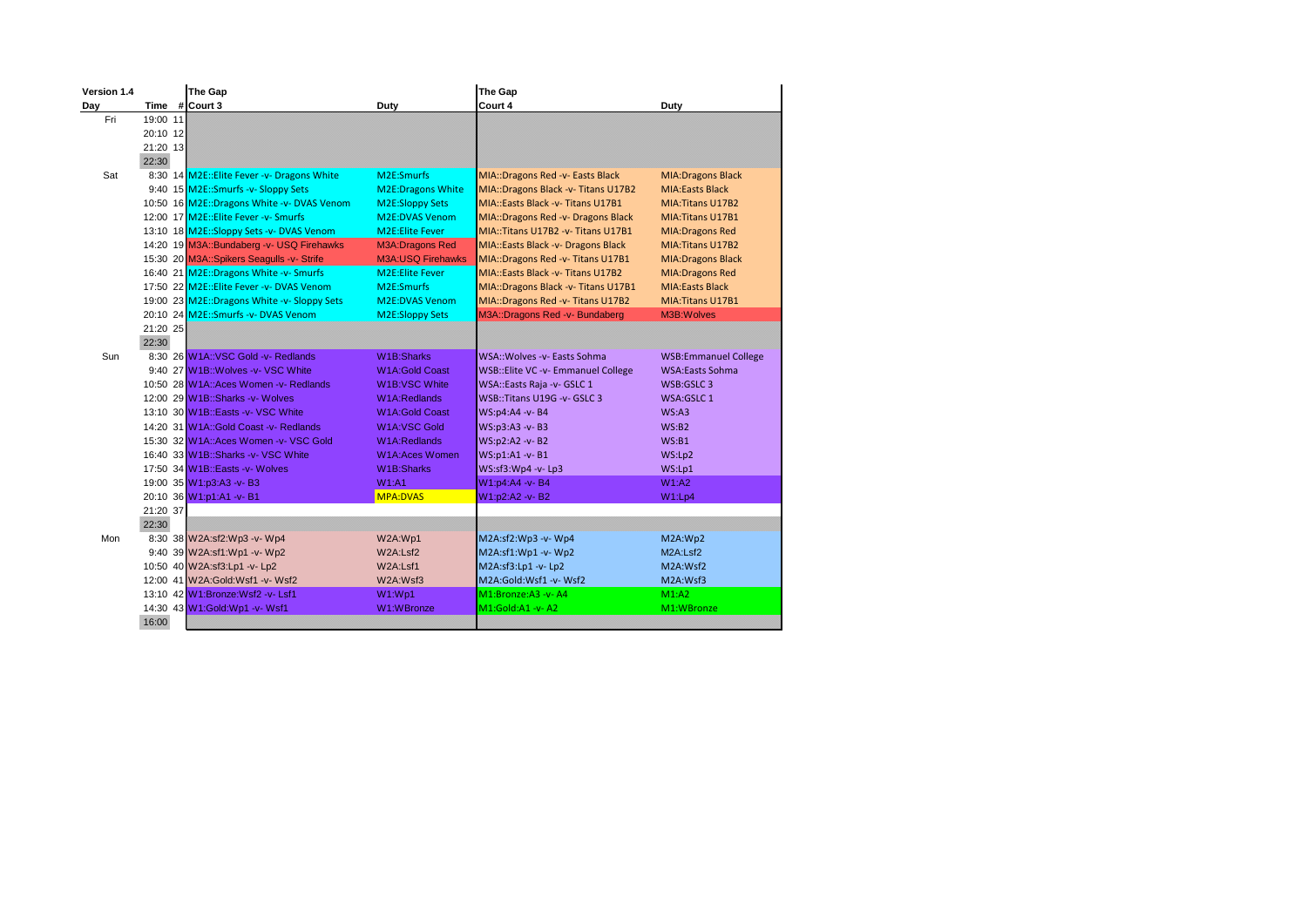| Version 1.4 |          | <b>Redlands</b>                              |                           | <b>Redlands</b>                              |                              |
|-------------|----------|----------------------------------------------|---------------------------|----------------------------------------------|------------------------------|
| Day         |          | Time # Court 5                               | Duty                      | Court 6                                      | Duty                         |
| Fri         | 19:00 11 |                                              |                           |                                              |                              |
|             | 20:10 12 |                                              |                           |                                              |                              |
|             | 21:20 13 |                                              |                           |                                              |                              |
|             | 22:30    |                                              |                           |                                              |                              |
| Sat         |          | 8:30 14 M2D::Gold Coast -v- Aces Ludicrous   | <b>M2D:Titans Men's R</b> | M2F::Dragons Black -v- APG                   | M2F:Gladstone Thunder        |
|             |          | 9:40 15 M2D::Titans Men's R -v- Dragons Red  | <b>M2D:Gold Coast</b>     | M2F::Gladstone Thunder -v- Aces Plaid        | <b>M2F:Dragons Black</b>     |
|             |          | 10:50 16 M2D::DVAS -v- Easts                 | <b>M2D:Dragons Red</b>    | M2F::APG -v- Wolves                          | <b>M2F:Aces Plaid</b>        |
|             |          | 12:00 17 M2D::Gold Coast -v- Titans Men's R  | M2D:DVAS                  | M2F::Dragons Black -v- Gladstone Thunder     | M2F:APG                      |
|             |          | 13:10 18 M2D:: Aces Ludicrous - v- DVAS      | <b>M2D:Titans Men's R</b> | <b>MPA::Titans Men's 1 -v- Aces Maricas</b>  | <b>MPA:DVAS</b>              |
|             |          | 14:20 19 M2D::Dragons Red -v- Easts          | <b>M2D:Aces Ludicrous</b> | M1A:: Gold Coast -v- Sunny Coast             | M1A:Redlands                 |
|             |          | 15:30 20 M2D::Titans Men's R -v- DVAS        | M2D:Easts                 | M1A::Spartans -v- Dragons                    | M1A:VSC - Gold               |
|             |          | 16:40 21 M2D::Gold Coast -v- Dragons Red     | <b>M2D:Aces Ludicrous</b> | M1A::Redlands -v- VSC - Gold                 | M1A:Dragons                  |
|             |          | 17:50 22 M2D: Aces Ludicrous - v- Easts      | <b>M2D:Dragons Red</b>    | M1A::Gold Coast -v- Spartans                 | M1A:Redlands                 |
|             |          | 19:00 23 M2D::Gold Coast -v- DVAS            | M2D:Easts                 | M1A::Elite VC -v- Sunny Coast                | <b>M1A:Gold Coast</b>        |
|             |          | 20:10 24 M2D::Aces Ludicrous -v- Dragons Red | <b>M2D:Gold Coast</b>     | M1A::Redlands -v- Dragons                    | <b>M1A:Sunny Coast</b>       |
|             | 21:20 25 |                                              |                           |                                              |                              |
|             | 22:30    |                                              |                           |                                              |                              |
| Sun         | 8:30 26  |                                              |                           | <b>WIA::Redlands 2 -v- Dragons</b>           | <b>WIA:Easts Varya</b>       |
|             |          | 9:40 27 M1A::Redlands -v- Sunny Coast        | M1A:Elite VC              | <b>WIA::Redlands -v- Easts Varya</b>         | <b>WIA:Easts Tygra</b>       |
|             |          | 10:50 28 M1A::Elite VC -v- VSC - Gold        | <b>M1A:Sunny Coast</b>    | <b>WIA::Redlands 2 -v- Easts Tygra</b>       | <b>WIA:Redlands</b>          |
|             | 12:00 29 |                                              |                           | <b>WIA::Dragons -v- Easts Varya</b>          | <b>WIA:Redlands 2</b>        |
|             |          | 13:10 30 M1A::Gold Coast -v- Redlands        | M1A:Spartans              | <b>WIA::Redlands -v- Easts Tygra</b>         | <b>WIA:Easts Varya</b>       |
|             |          | 14:20 31 M1A::Elite VC -v- Spartans          | M1A:Redlands              | <b>WPA::Dragons -v- Easts</b>                | <b>WPA: Titans Women's 1</b> |
|             |          | 15:30 32 M1A::Dragons -v- VSC - Gold         | <b>M1A:Sunny Coast</b>    | <b>WPA:: Titans Women's 1 -v- Gold Coast</b> | <b>WPA:Easts</b>             |
|             |          | 16:40 33 M1A: Spartans -v- Sunny Coast       | M1A:Dragons               | W2A:p4:G1 -v-D2                              | <b>W2A:G3</b>                |
|             |          | 17:50 34 M1A::Gold Coast -v- VSC - Gold      | M1A:Spartans              | W2A:p6:F3 -v- G3                             | <b>W2A:F2</b>                |
|             |          | 19:00 35 M1A::Elite VC -v- Dragons           | M1A:Gold Coast            | W2A:p7:D4 -v- E4                             | W2A: E2                      |
|             |          | 20:10 36 M1A::Sunny Coast -v- VSC - Gold     | M1A:Elite VC              | W2A:p1:D1 -v- E2                             | W2A:Wp6                      |
|             |          | 21:20 37 M1A::Gold Coast -v- Dragons         | M1A:VSC - Gold            | W2A:sf5:Wp5 -v- Wp6                          | W2A:Lp1                      |
|             | 22:30    |                                              |                           |                                              |                              |
| Mon         | 8:30 38  |                                              |                           |                                              |                              |
|             | 9:40 39  |                                              |                           |                                              |                              |
|             | 10:50 40 |                                              |                           |                                              |                              |
|             | 12:00 41 |                                              |                           |                                              |                              |
|             | 13:10 42 |                                              |                           |                                              |                              |
|             | 14:30 43 |                                              |                           |                                              |                              |
|             | 16:00    |                                              |                           |                                              |                              |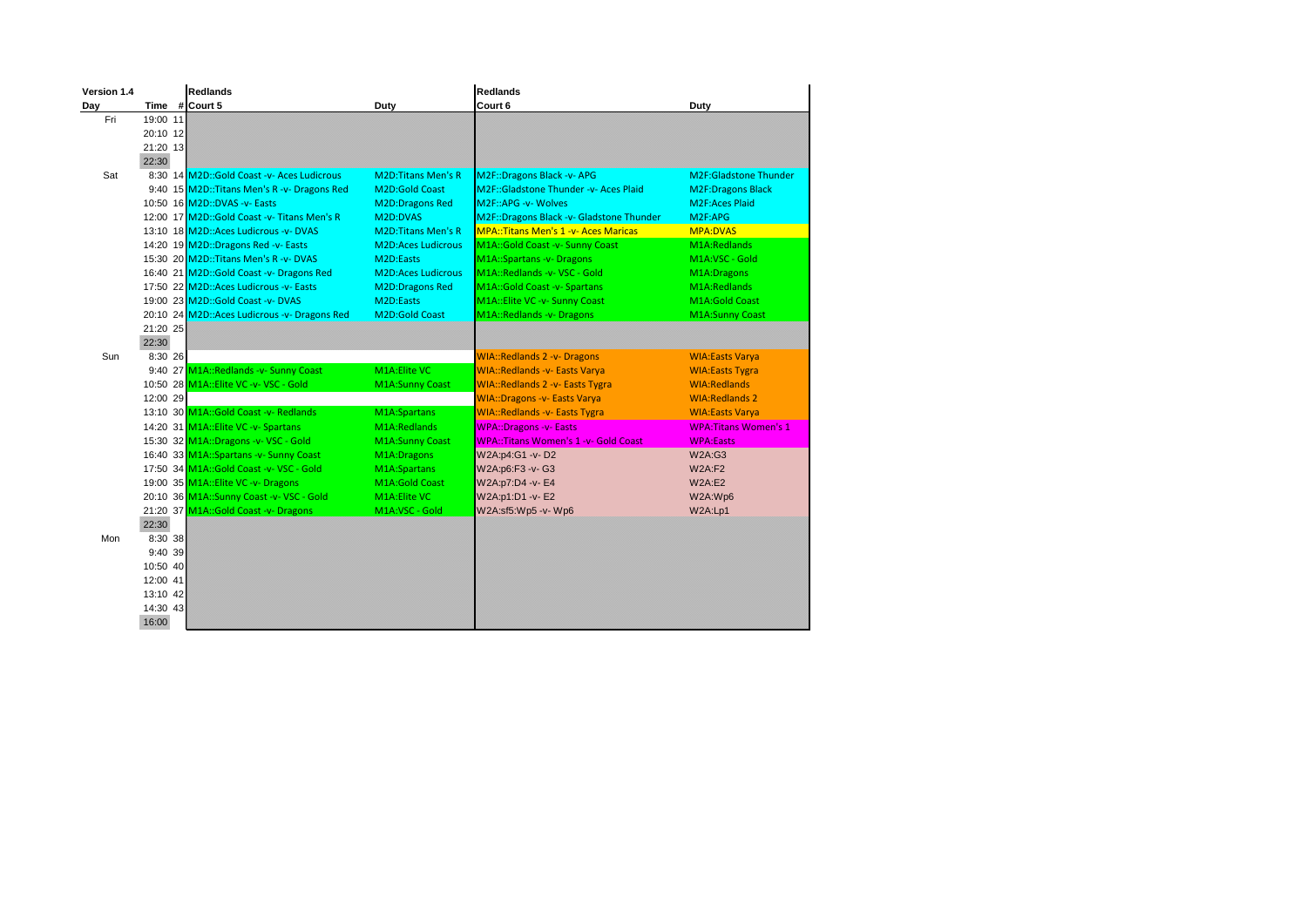| Version 1.4 |          | Redlands                                            |                              | <b>Redlands</b>                           |                                    |
|-------------|----------|-----------------------------------------------------|------------------------------|-------------------------------------------|------------------------------------|
| Day         |          | Time #Court 7                                       | <b>Duty</b>                  | Court 8                                   | Duty                               |
| Fri         | 19:00 11 |                                                     |                              |                                           |                                    |
|             | 20:10 12 |                                                     |                              |                                           |                                    |
|             | 21:20 13 |                                                     |                              |                                           |                                    |
|             | 22:30    |                                                     |                              |                                           |                                    |
| Sat         |          | 8:30 14 M2G::Brisbane Heats -v- Smash Bros          | <b>M2G:Spikers Hedgehogs</b> | M1A::Elite VC -v- Gold Coast              | M1A:Spartans                       |
|             |          | 9:40 15 M2G::Spikers Hedgehogs -v- Sunny Coast Boys | <b>M2G:Brisbane Heats</b>    | M1A::Redlands -v- Spartans                | M1A: Elite VC                      |
|             |          | 10:50 16 M2G::Smash Bros -v- USQ Firehawks          | <b>M2G:Sunny Coast Boys</b>  | M1A::Sunny Coast -v- Dragons              | M1A:VSC - Gold                     |
|             |          | 12:00 17 M2G::Brisbane Heats -v- Spikers Hedgehogs  | M2G:USQ Firehawks            | M1A::Spartans -v- VSC - Gold              | M1A:Dragons                        |
|             |          | 13:10 18 M2G::Sunny Coast Boys -v- USQ Firehawks    | <b>M2G:Brisbane Heats</b>    | M1A::Elite VC -v- Redlands                | <b>M1A:Gold Coast</b>              |
|             |          | 14:20 19 MPA::Betas -v- DVAS                        | <b>MPA:Aces Maricas</b>      | <b>M2F::Aces Plaid -v- Wolves</b>         | M2F:APG                            |
|             |          | 15:30 20 MPA::Brother's -v- Singh Spikers Qld       | <b>MPA:Betas</b>             | M2F::APG -v- Gladstone Thunder            | <b>M2F:Aces Plaid</b>              |
|             |          | 16:40 21 M2G::Smash Bros -v- Spikers Hedgehogs      | <b>MPA:Singh Spikers Qld</b> | M2F::Dragons Black -v- Wolves             | M <sub>2F</sub> :Gladstone Thunder |
|             |          | 17:50 22 M2G::Brisbane Heats -v- USQ Firehawks      | <b>M2G:Smash Bros</b>        | M2F::APG -v- Aces Plaid                   | M2F:Wolves                         |
|             |          | 19:00 23 MPA::DVAS -v- Singh Spikers Qld            | MPA:Brother's                | MPA:: Titans Men's 1 -v- Betas            | <b>MPA:Aces Maricas</b>            |
|             |          | 20:10 24 MPA: Aces Maricas -v- Brother's            | <b>MPA: Titans Men's 1</b>   | <b>M2D::Titans Men's R -v- Easts</b>      | M2D:DVAS                           |
|             | 21:20 25 |                                                     |                              |                                           |                                    |
|             | 22:30    |                                                     |                              |                                           |                                    |
| Sun         |          | 8:30 26 MSA::Dragons Black -v- Elite VC             | <b>MSA:Shawn's Orphans</b>   | MSA::Morayfield Vball -v- Dead Meat       | <b>MSA:Dragons Red</b>             |
|             |          | 9:40 27 MSA::Morayfield Vball -v- GSLC 2            | <b>MSA:Elite VC</b>          | MSA::Shawn's Orphans -v- Dragons Red      | <b>MSA:Dead Meat</b>               |
|             | 10:50 28 |                                                     |                              | MSA::Elite VC -v- GSLC 2                  | <b>MSA:Dragons Black</b>           |
|             |          | 12:00 29 MSA::Dragons Black -v- Dragons Red         | <b>MSA:Dead Meat</b>         | MSA::Shawn's Orphans -v- Morayfield Vball | MSA:GSLC 2                         |
|             |          | 13:10 30 W2A:p9:F4 -v-D4                            | <b>MSA:Morayfield Vball</b>  | <b>MSA::Elite VC -v- Dead Meat</b>        | <b>MSA:Dragons Red</b>             |
|             |          | 14:20 31 MSA::Dragons Black -v- GSLC 2              | <b>W2A:E4</b>                | MSA::Morayfield Vball -v- Dragons Red     | <b>MSA:Elite VC</b>                |
|             |          | 15:30 32 W2A:p8:E4 -v- F4                           | <b>W2A:G1</b>                | MSA::Dead Meat -v- GSLC 2                 | <b>MSA:Dragons Black</b>           |
|             |          | 16:40 33 W2A:p5:D3 -v- E3                           | <b>W2A:F3</b>                | MSA::Shawn's Orphans -v- Elite VC         | <b>MSA:Dead Meat</b>               |
|             |          | 17:50 34 WPA::Dragons -v- Bears                     | <b>WPA:Easts</b>             | MSA::Dragons Black -v- Dead Meat          | <b>MSA:Elite VC</b>                |
|             |          | 19:00 35 W2A:p3:E1 -v- F2                           | <b>W2A:D1</b>                | WPA::Easts -v- Gold Coast                 | <b>WPA:Dragons</b>                 |
|             |          | 20:10 36 W2A:p2:F1 -v- G2                           | W2A:Lp4                      | <b>WPA::Titans Women's 1 -v- Bears</b>    | <b>WPA:Gold Coast</b>              |
|             |          | 21:20 37 W2A:sf4:Lp3 -v- Lp4                        | W2A:Lp2                      | W2A:sf6:Lp5 -v- Lp6                       | W2A:Wp2                            |
|             | 22:30    |                                                     |                              |                                           |                                    |
| Mon         | 8:30 38  |                                                     |                              |                                           |                                    |
|             | 9:40 39  |                                                     |                              |                                           |                                    |
|             | 10:50 40 |                                                     |                              |                                           |                                    |
|             | 12:00 41 |                                                     |                              |                                           |                                    |
|             | 13:10 42 |                                                     |                              |                                           |                                    |
|             | 14:30 43 |                                                     |                              |                                           |                                    |
|             | 16:00    |                                                     |                              |                                           |                                    |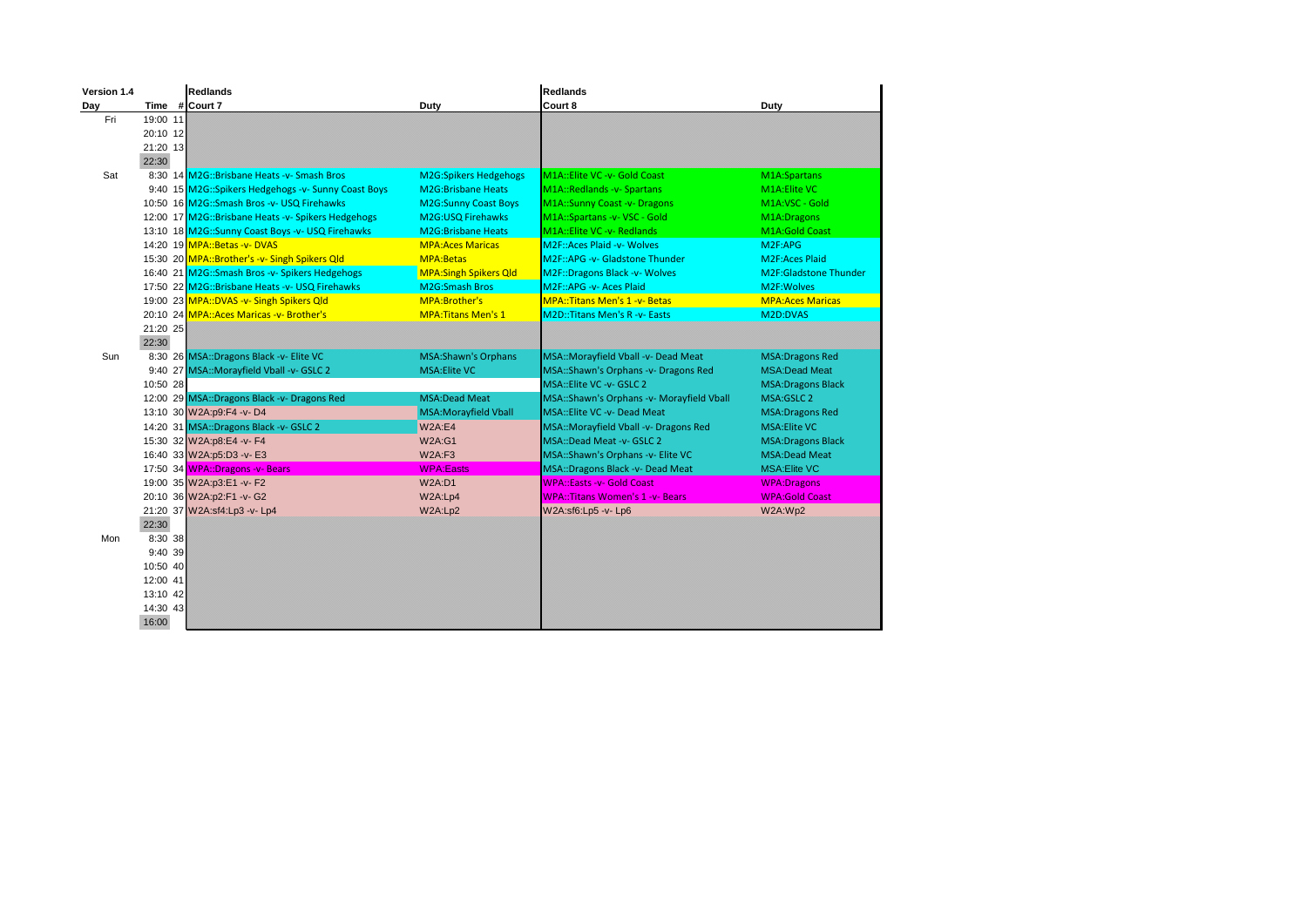| Version 1.4 |          | <b>Ferny Grove</b>                               |                            | <b>Ferny Grove</b>                      |                             |
|-------------|----------|--------------------------------------------------|----------------------------|-----------------------------------------|-----------------------------|
| Day         |          | Time #Court 9                                    | Duty                       | Court 10                                | Duty                        |
| Fri         | 19:00 11 |                                                  |                            |                                         |                             |
|             | 20:10 12 |                                                  |                            |                                         |                             |
|             | 21:20 13 |                                                  |                            |                                         |                             |
|             | 22:30    |                                                  |                            |                                         |                             |
| Sat         |          | 8:30 14 MIB::Easts White -v- Easts Orange        | MIB: Titans U17B3          | <b>WSA::Easts Raja -v- Wolves</b>       | <b>WSB:Elite VC</b>         |
|             |          | 9:40 15 MIB:: Titans U17B3 -v- Dragons White     | <b>MIB:Easts White</b>     | WSB::Titans U19G -v- Elite VC           | <b>WSA:Easts Raja</b>       |
|             |          | 10:50 16 WIA::Redlands -v- Redlands 2            | <b>WIA:Dragons</b>         | WSA::GSLC 1 - v - Easts Sohma           | <b>WSB:Titans U19G</b>      |
|             |          | 12:00 17 WIA::Dragons -v- Easts Tygra            | <b>WIA:Redlands 2</b>      | WSB::GSLC 3 -v- Emmanuel College        | <b>WSA:Easts Sohma</b>      |
|             |          | 13:10 18 MIB::Easts Orange -v- Titans U17B3      | <b>MIB:Dragons White</b>   | WSA:: Wolves - v- GSLC 1                | <b>WSA:Easts Raja</b>       |
|             |          | 14:20 19 MIB::Easts White -v- Dragons White      | <b>MIB:Easts Orange</b>    | WSA::Easts Raja -v- Easts Sohma         | <b>WSA:Wolves</b>           |
|             |          | 15:30 20 WIA::Redlands 2 -v- Easts Varya         | <b>WIA:Redlands</b>        | WSB::Elite VC -v- GSLC 3                | <b>WSB:Emmanuel College</b> |
|             |          | 16:40 21 WIA::Redlands -v- Dragons               | <b>WIA:Easts Tygra</b>     | WSB::Titans U19G -v- Emmanuel College   | WSB:Elite VC                |
|             |          | 17:50 22 MIB::Easts Orange -v- Dragons White     | MIB: Titans U17B3          | <b>WIA::Easts Tygra -v- Easts Varya</b> | <b>WIA:Dragons</b>          |
|             |          | 19:00 23 MIB::Easts White -v- Titans U17B3       | <b>MIB:Dragons White</b>   | MSA::Dragons Black -v- Shawn's Orphans  | <b>MSA:Morayfield Vball</b> |
|             |          | 20:10 24 MSA::Dragons Red -v- Dead Meat          | <b>MSA:Shawn's Orphans</b> | MSA:: Elite VC -v- Morayfield Vball     | <b>MSA:Dragons Black</b>    |
|             | 21:20 25 |                                                  |                            |                                         |                             |
|             | 22:30    |                                                  |                            |                                         |                             |
| Sun         |          | 8:30 26 M2F::Gladstone Thunder -v- Wolves        | <b>M2F:Dragons Black</b>   | WJA::Easts Shere Khan -v- Redlands      | <b>WJA:Easts Kumal</b>      |
|             |          | 9:40 27 M2F::Dragons Black -v- Aces Plaid        | M2F: Wolves                | WJA::Easts Kumal -v- Dragons            | <b>WJA:Easts Shere Khan</b> |
|             |          | 10:50 28 MI:p4:A4 -v- B4                         | MI: A3                     |                                         |                             |
|             |          | 12:00 29 MI:p2:A2 -v- B2                         | MI:AS                      | WJA::Redlands -v- Easts Kumal           | <b>WJA:Dragons</b>          |
|             |          | 13:10 30 MI:sf4:A5 -v- Lp4                       | MI:L <sub>D2</sub>         | WJA::Easts Shere Khan -v- Dragons       | <b>WJA:Redlands</b>         |
|             |          | 14:20 31 MI:sf3:Wp4 -v- Lp3                      | MI:Wsf4                    | M2B:p5:D3 -v- E4                        | M2B:Wp8                     |
|             |          | 15:30 32 MI:sf2:Wp3 -v- Lp2                      | M!: Lsf3                   | <b>WJA::Redlands -v- Dragons</b>        | <b>WJA:Easts Kumal</b>      |
|             |          | 16:40 33 MI:sf1:Wp2 -v- Lp1                      | MI:Wsf2                    | WJA::Easts Shere Khan -v- Easts Kumal   | <b>WJA:Dragons</b>          |
|             |          | 17:50 34 MI:Bronze: Wsf2 - v- Lsf1               | MI:WD1                     | M2A:p4:G1 -v-D2                         | M2A: D1                     |
|             |          | 19:00 35 MI:Gold:Wp1 -v- Wsf1                    | MI:WBronze                 | M2A:p1:D1 -v- E2                        | M2A:G2                      |
|             | 20:10 36 |                                                  |                            | M2A:p2:F1 -v- G2                        | M2B:Wsf5                    |
|             | 21:20 37 |                                                  |                            |                                         |                             |
|             | 22:30    |                                                  |                            |                                         |                             |
| Mon         |          | 8:30 38 MSA:: Elite VC -v- Dragons Red           | <b>MSA:Shawn's Orphans</b> |                                         |                             |
|             |          | 9:40 39 MSA::Shawn's Orphans -v- GSLC 2          | <b>MSA:Dragons Red</b>     | WS:sf2:Wp3 -v- Lp2                      | WS:Wp2                      |
|             |          | 10:50 40 MSA::Dragons Black -v- Morayfield Vball | MSA:GSLC 2                 | WS:sf1:Wp2 -v- Lp1                      | WS: Lsf2                    |
|             |          | 12:00 41 MSA::Dragons Red -v- GSLC 2             | MSA:Morayfield Vball       | MSA::Shawn's Orphans -v- Dead Meat      | WS:Wsf1                     |
|             |          | 13:10 42 MS:Bronze:A3 -v- A4                     | MS: A2                     | WI:Bronze:Lp1 -v- Wp2                   | WI:Wp1                      |
|             |          | 14:30 43 MS:Gold:A1 -v-A2                        | MS:WBronze                 | WI:Gold:A1 -v- Wp1                      | WI:WBronze                  |
|             | 16:00    |                                                  |                            |                                         |                             |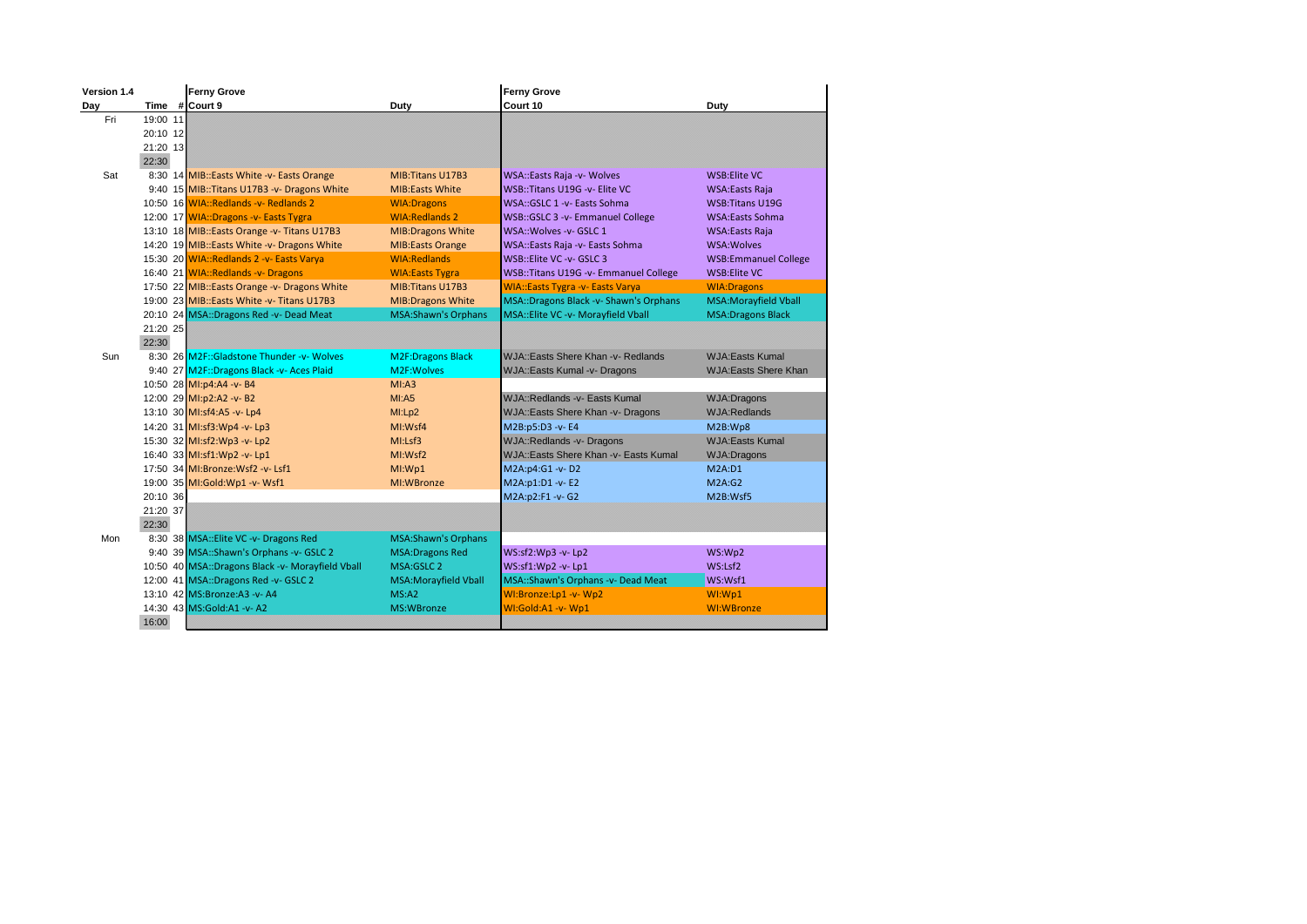| Version 1.4 |          | <b>Ferny Grove</b>                               |                           | <b>Ferny Grove</b>                       |                           |
|-------------|----------|--------------------------------------------------|---------------------------|------------------------------------------|---------------------------|
| Day         |          | Time #Court 11                                   | Duty                      | Court 12                                 | Duty                      |
| Fri         | 19:00 11 |                                                  |                           |                                          |                           |
|             | 20:10 12 |                                                  |                           |                                          |                           |
|             | 21:20 13 |                                                  |                           |                                          |                           |
|             | 22:30    |                                                  |                           |                                          |                           |
| Sat         |          | 8:30 14 W2D::Easts Blaze -v- Aces Quokka         | <b>W2D:Spikers Pearls</b> | W2F::Redlands -v- Great Tips             | W2F:Mana                  |
|             |          | 9:40 15 W2D::Spikers Pearls -v- Gold Coast       | <b>W2D:Easts Blaze</b>    | W2F::Mana -v- Stingers                   | W2F:Redlands              |
|             |          | 10:50 16 W2E:: USQ Firehawks -v- Ausghan         | W2E:Bandits               |                                          |                           |
|             |          | 12:00 17 W2E::Bandits -v- Easts Sangha           | <b>W2E:USQ Firehawks</b>  | W2F::Great Tips -v- Mana                 | W2F:Stingers              |
|             |          | 13:10 18 W2D:: Aces Quokka -v- Spikers Pearls    | <b>W2D:Gold Coast</b>     | W2F::Redlands -v- Stingers               | <b>W2F:Great Tips</b>     |
|             |          | 14:20 19 W2D::Easts Blaze -v- Gold Coast         | <b>W2D:Aces Quokka</b>    | W2E:: USQ Firehawks -v- Easts Sangha     | W2G: Elite VC             |
|             |          | 15:30 20 W2G::Elite VC -v- VSC Blue              | <b>W2E:USQ Firehawks</b>  | W2E::Ausghan -v- Bandits                 | W2E:Easts Sangha          |
|             |          | 16:40 21 W2F::Great Tips -v- Stingers            | W2G:VSC Blue              | W2D::Aces Quokka -v- Gold Coast          | <b>W2D:Spikers Pearls</b> |
|             |          | 17:50 22 W2G::Elite VC -v- Polymagix             | W2F:Stingers              | W2D::Easts Blaze -v- Spikers Pearls      | <b>W2D:Gold Coast</b>     |
|             |          | 19:00 23 W2F::Redlands -v- Mana                  | W2G:Polymagix             | W2E:: USQ Firehawks - v- Bandits         | W2E:Ausghan               |
|             |          | 20:10 24 W2G::VSC Blue -v- Polymagix             | W2F:Mana                  | W2E::Ausghan -v- Easts Sangha            | W2E:Bandits               |
|             | 21:20 25 |                                                  |                           |                                          |                           |
|             | 22:30    |                                                  |                           |                                          |                           |
| Sun         |          | 8:30 26 M2G::Spikers Hedgehogs -v- USQ Firehawks | M2D:Dragons Red           | M2G::Smash Bros -v- Sunny Coast Boys     | <b>M2D:Titans Men's R</b> |
|             |          | 9:40 27 M2D::Dragons Red -v- DVAS                | <b>M2G:USO Firehawks</b>  | M2D::Aces Ludicrous - v- Titans Men's R  | <b>M2G:Smash Bros</b>     |
|             |          | 10:50 28 M2D::Gold Coast -v- Easts               | M <sub>2D</sub> :DVAS     | M2G::Brisbane Heats -v- Sunny Coast Boys | <b>M2D:Aces Ludicrous</b> |
|             |          | 12:00 29 M2E:: Elite Fever - v- Sloppy Sets      | M <sub>2D</sub> :Easts    | MI:p3:A3 -v- B3                          | MI:B1                     |
|             |          | 13:10 30 M2B:p8:G3 -v-D4                         | M2B:FA                    | MI:p1:A1 -v- B1                          | MI:Wp2                    |
|             |          | 14:20 31 M2B:p7:E3 -v- F4                        | M2C:G5                    | M2B:p6:F3 -v- G4                         | M2B:Lp8                   |
|             |          | 15:30 32 M2C:i9:G5 -v- E5                        | M2C:DS                    | M2B:sf8:Lp7 -v- Lp8                      | M2B:Wp7                   |
|             |          | 16:40 33 M2C:10:D5 - v- F5                       | <b>M2A:D2</b>             | M2B:sf7:Lp5 -v- Lp6                      | M2A:G1                    |
|             |          | 17:50 34 M2C:p9:Wi9 -v- Wi10                     | M2A: E2                   | M2B:sf6:Wp7 -v- Wp8                      | M2B:Lsf7                  |
|             |          | 19:00 35 M2C:p10:Li9 -v- Li10                    | M2C:DB                    | M2B:sf5:Wp5 -v- Wp6                      | M2A: F2                   |
|             |          | 20:10 36 M2C:f1:Lp10 -v- D6                      | M2C:Wp10                  | M2A:p3:E1 -v- F2                         | M2B:Lsf5                  |
|             | 21:20 37 |                                                  |                           |                                          |                           |
|             | 22:30    |                                                  |                           |                                          |                           |
| Mon         | 8:30 38  |                                                  |                           |                                          |                           |
|             |          | 9:40 39 WI:p1:A2 -v- A3                          | WI:AA                     |                                          |                           |
|             |          | 10:50 40 WI:p2:A4 -v- A5                         | WI:Lp1                    | WJ:sf2:A2 -v- A3                         | WJ:AA                     |
|             | 12:00 41 |                                                  |                           | WJ:sf1:A1 -v- A4                         | WJ:Lsf2                   |
|             |          | 13:10 42 WS:Bronze: Wsf2 - v- Lsf1               | WS:Wp1                    | WJ:Bronze:Lsf1 -v- Lsf2                  | WJ:Wsf2                   |
|             |          | 14:30 43 WS:Gold:Wp1 -v- Wsf1                    | <b>WS:WBronze</b>         | WJ:Gold:Wsf1 -v- Wsf2                    | WJ:WBronze                |
|             | 16:00    |                                                  |                           |                                          |                           |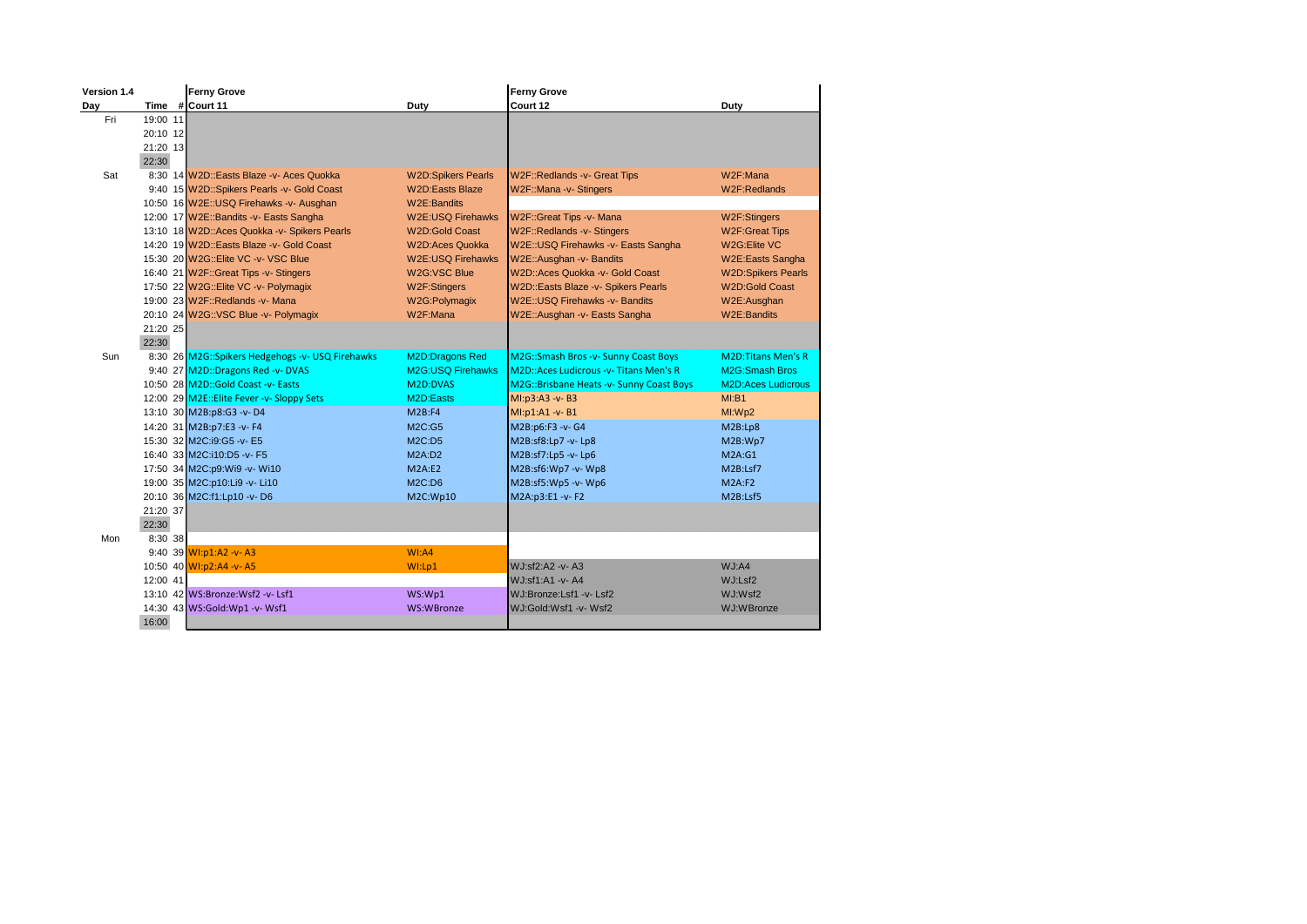# **6 Team Format 2022 Chalice**

# **MP Division**

## **Pool A (RR)**

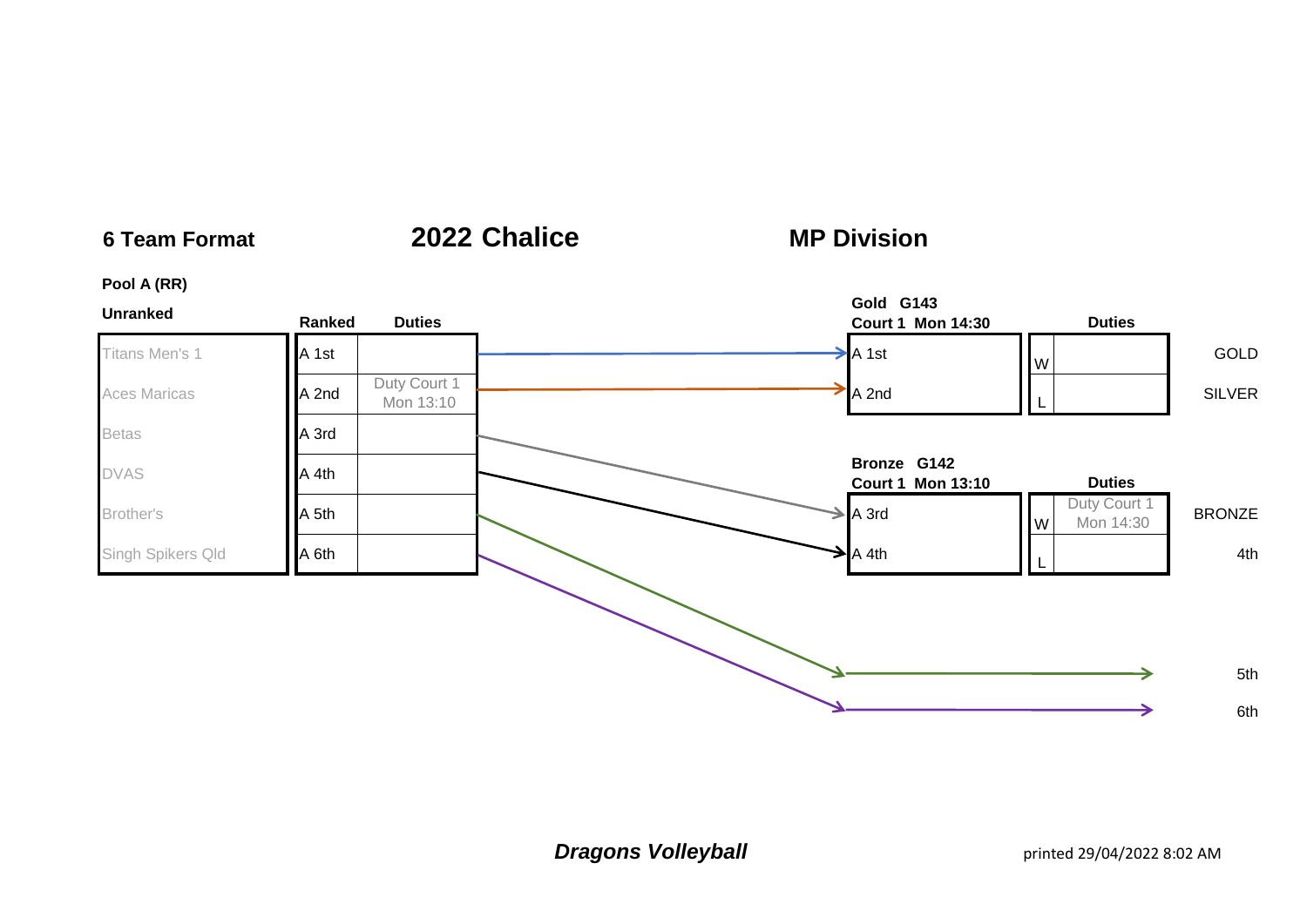**7 Team Format 2022 Chalice**

**M1 Division**

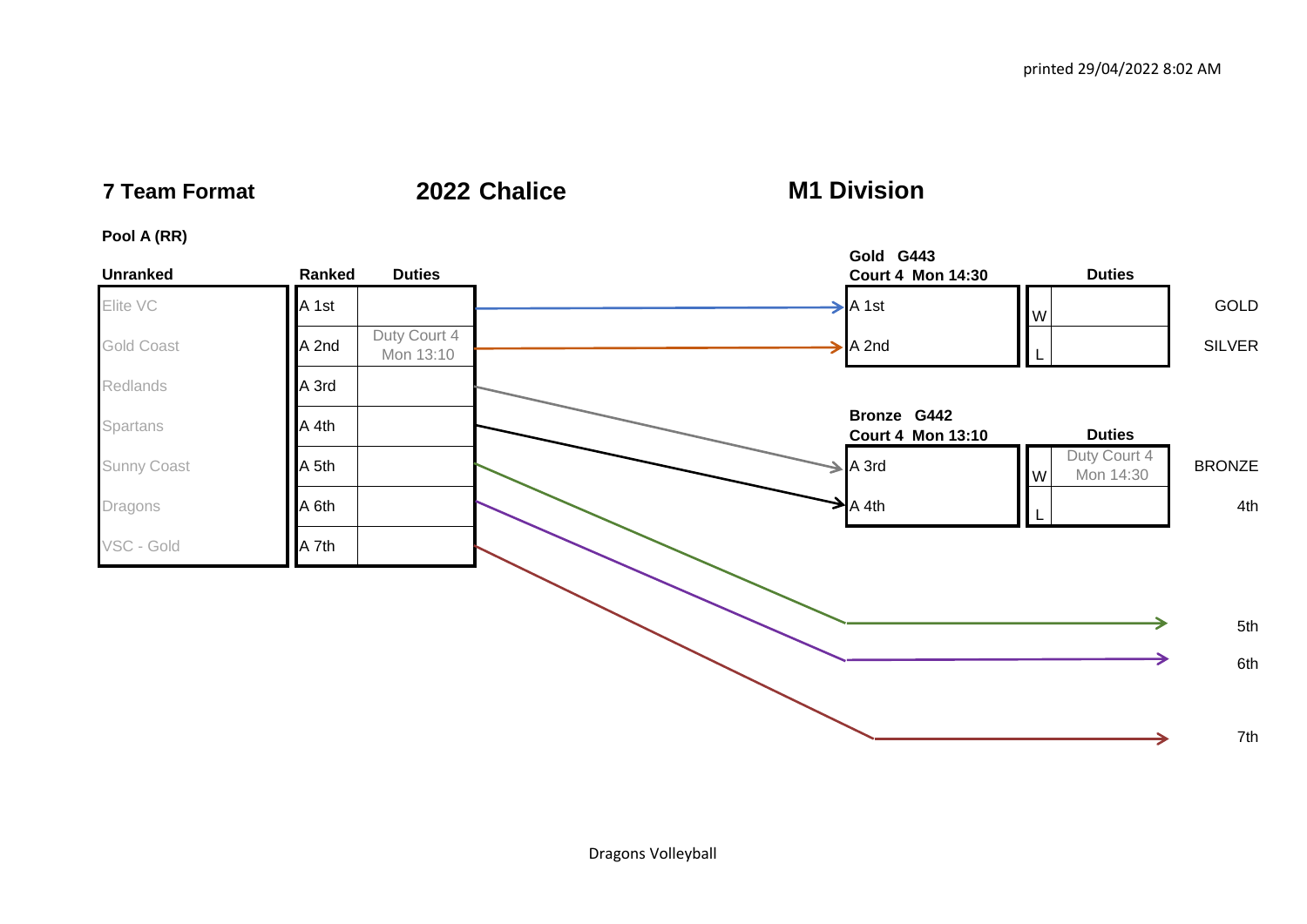

**M2 Division**



.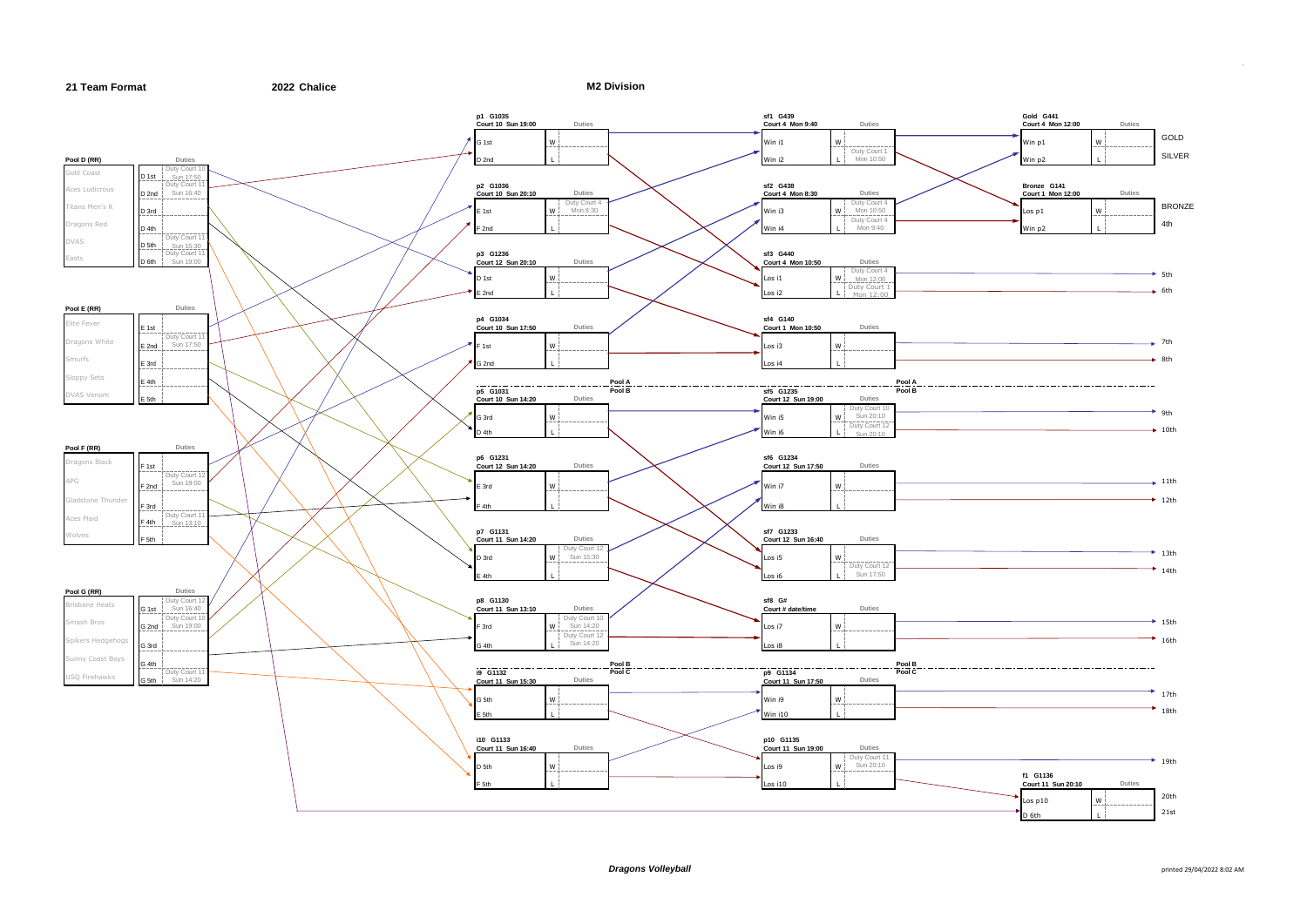

## **10 team Format 2022 Chalice**

**M3 Division**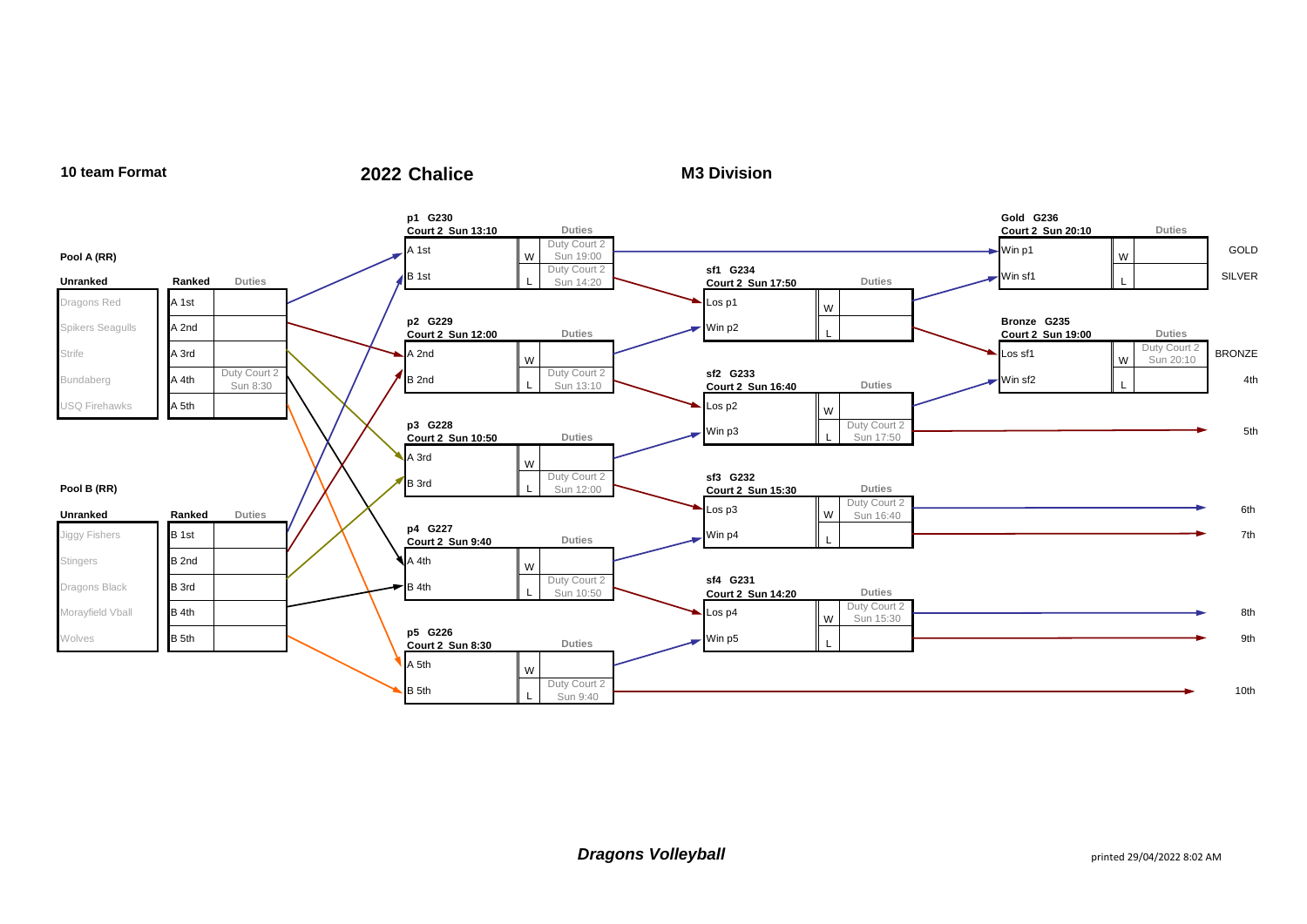

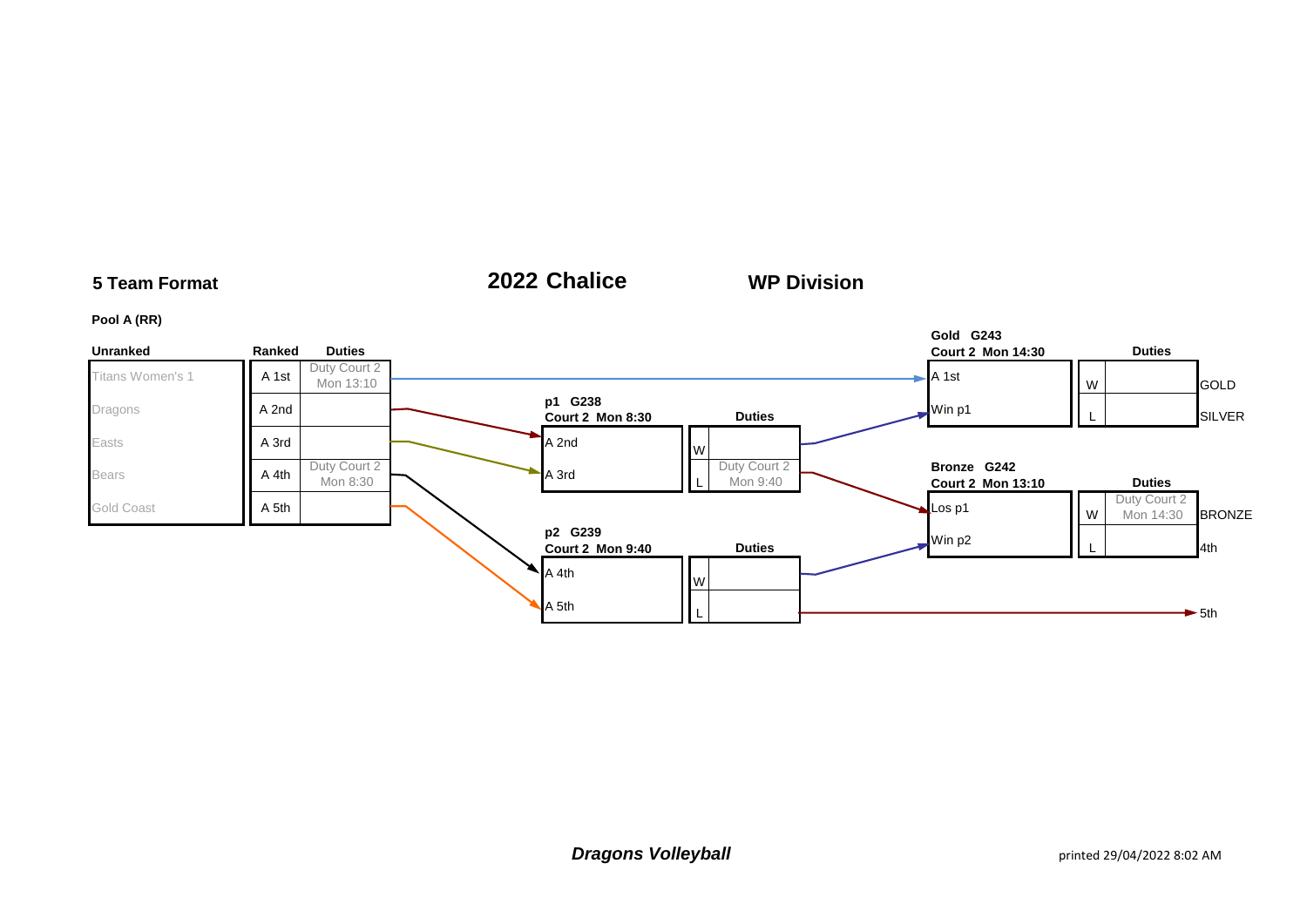### **Pool A (RR) p1 G336 Court 3 Sun 20:10 Duties Gold G343 Court 3 Mon 14:30 Duties** Unranked **Ranked Duties** A 1st W Duty Court 3<br>Mon 13:10  $\begin{array}{ccc} \text{Mon 13:10} & \longrightarrow & \text{Win p1} \end{array}$ GOLD Aces Women **A 1st** Duty Court 3 Sun 19:00<br>Duty Court 4 **sf1 G240 Court 2 Mon 10:50 Duties** Win sf1 <sup>L</sup> SILVER Gold Coast **A 2nd**  Sun 19:00 Los p1 <sup>W</sup> VSC Gold **A 3rd A** 3rd **p2 G436 Court 4 Sun 20:10 Duties** Duties Win p2 **Bronze G342 Court 3 Mon 13:10 Duties** Redlands **A 4th A 2nd A 2nd** A 2nd W Los sf1 W Duty Court 3  $\frac{D_{\text{UUY}}}{\text{Mon } 14:30}$  BRONZE B 2nd L **sf2 G139 Court 1 Mon 9:40 Duties Duties** Win sf2 L 4th **Pool B (RR)**  $\begin{matrix} \lambda & \lambda' \end{matrix}$ **Unranked Ranked Duties p3 G335 court 3 Sun 19:00 Duties** Duties Min p3 Duty Court 2 Mon 10:50 Easts  $B$  1st  $\begin{array}{|c|c|c|c|c|}\n\hline\n\end{array}$   $\begin{array}{|c|c|c|c|}\n\hline\n\end{array}$  W  $\begin{array}{|c|c|c|}\n\hline\n\end{array}$  W  $\begin{array}{|c|c|c|}\n\hline\n\end{array}$ Duty Court 1<br>Mon 8:30  $\longrightarrow$  5th Mon 8:30 Sharks **B 2nd B 2nd B 2nd B 3rd** L **sf3 G138 Court 1 Mon 8:30 Duties Court 1 Mon 8:30 Court 1 Mon 8:30** Wolves B 3rd Los p3 Wolvey B 3rd Los p3 Wolvey B 3rd Los p3 Wolvey 2006 p3 Wolvey B 2006 p3 Wolvey 2006 p3 Wolvey 2006 p3 Wolvey 2006 p3 Wolvey 2006 p3 Wolvey 2006 p3 Wolvey 2007 p3 Wolvey 2007 p3 Wolvey 2007 p3 Wolvey 200 VSC White **p4 G435**<br> **p4 G435 p4 G435**<br>**Court 4 Sun 19:00 Duties** Duties **Duties** Win p4 Duty Court 1 Mon 9:40  $A$  4th W 7th  $B$  4th Duty Court 4<br>Sun 20:10

**W1 Division**

**8 Team Format 2022 Chalice**

Sun 20:10 8th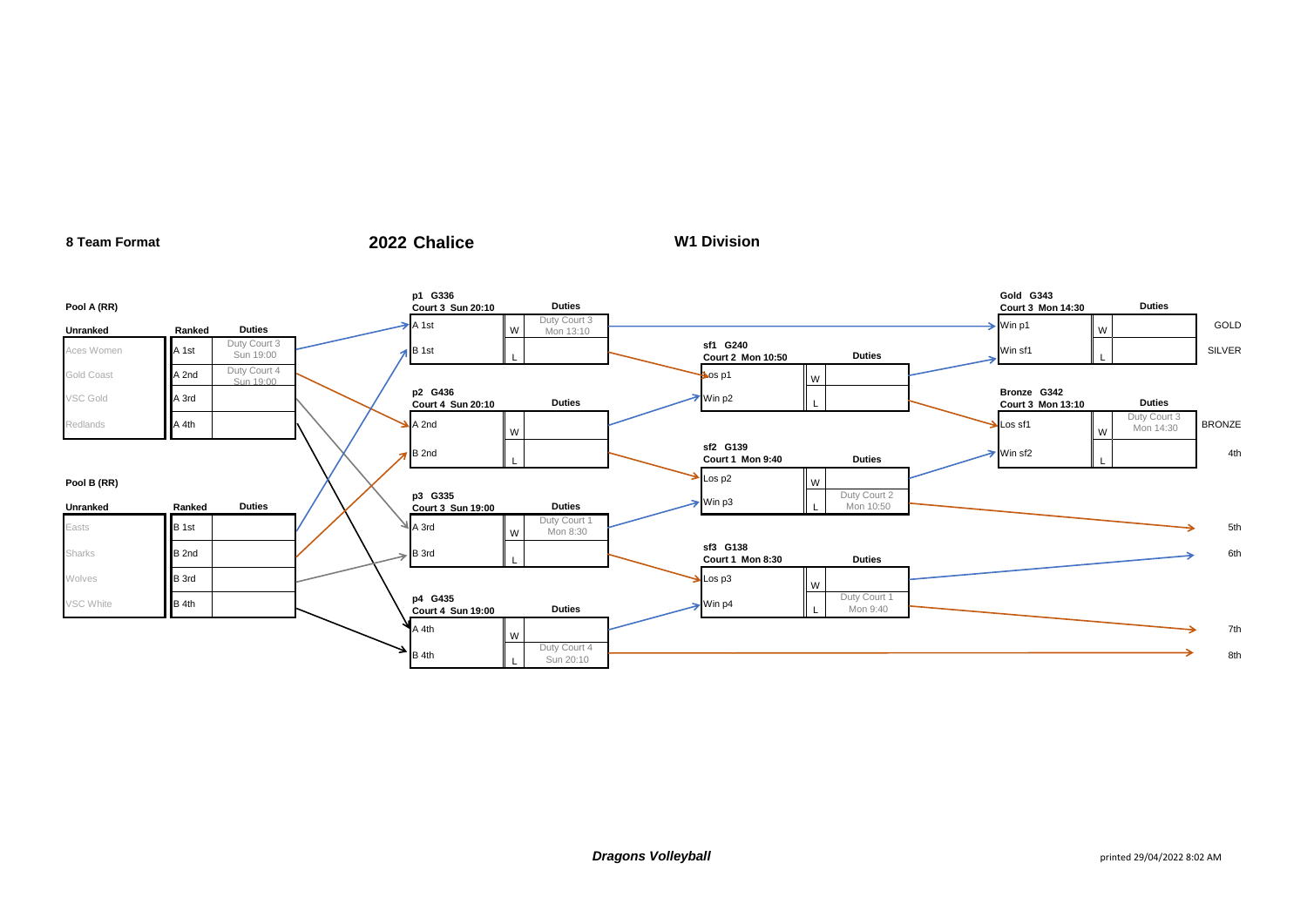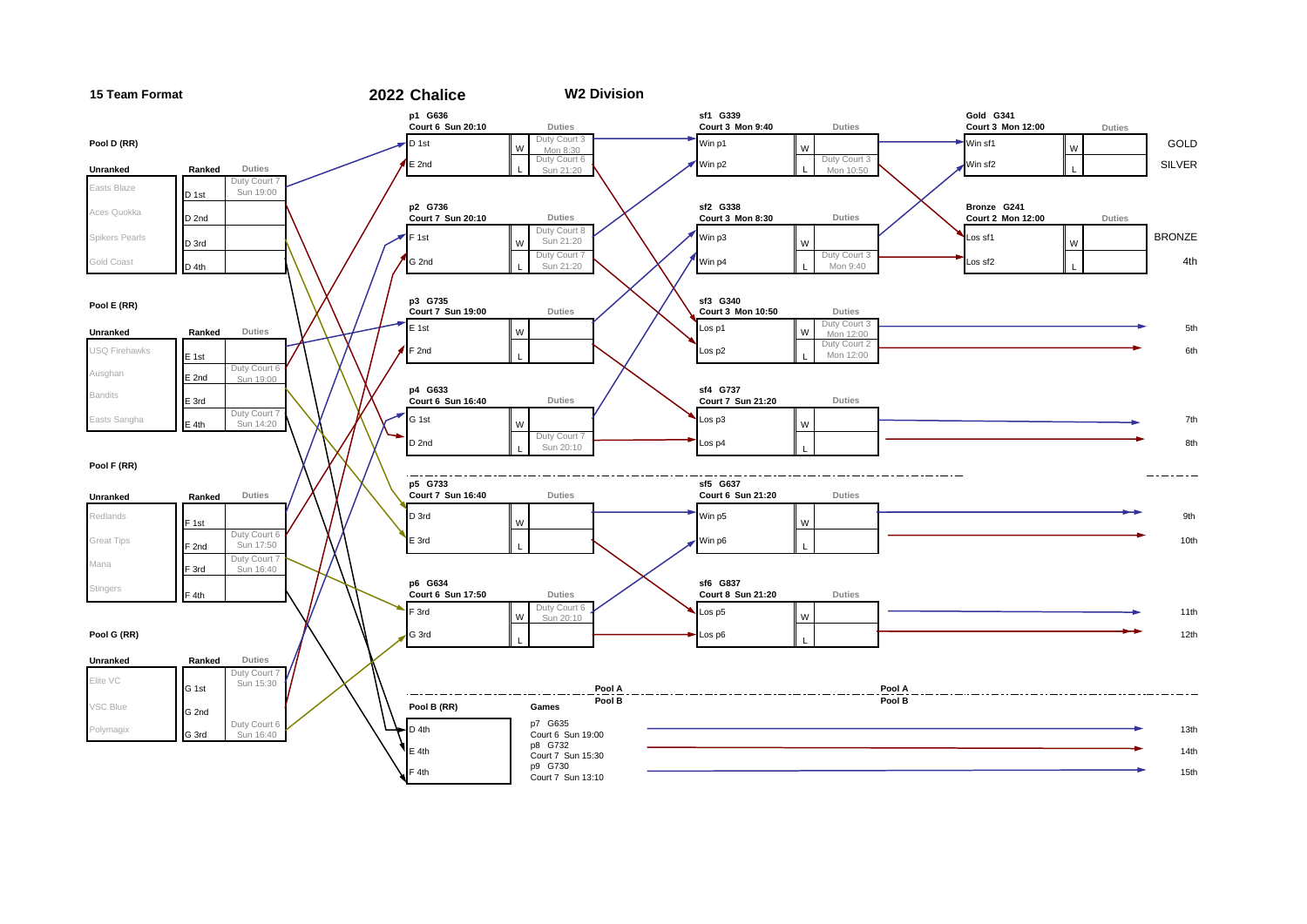**7 Team Format 2022 Chalice**

**MS Division**

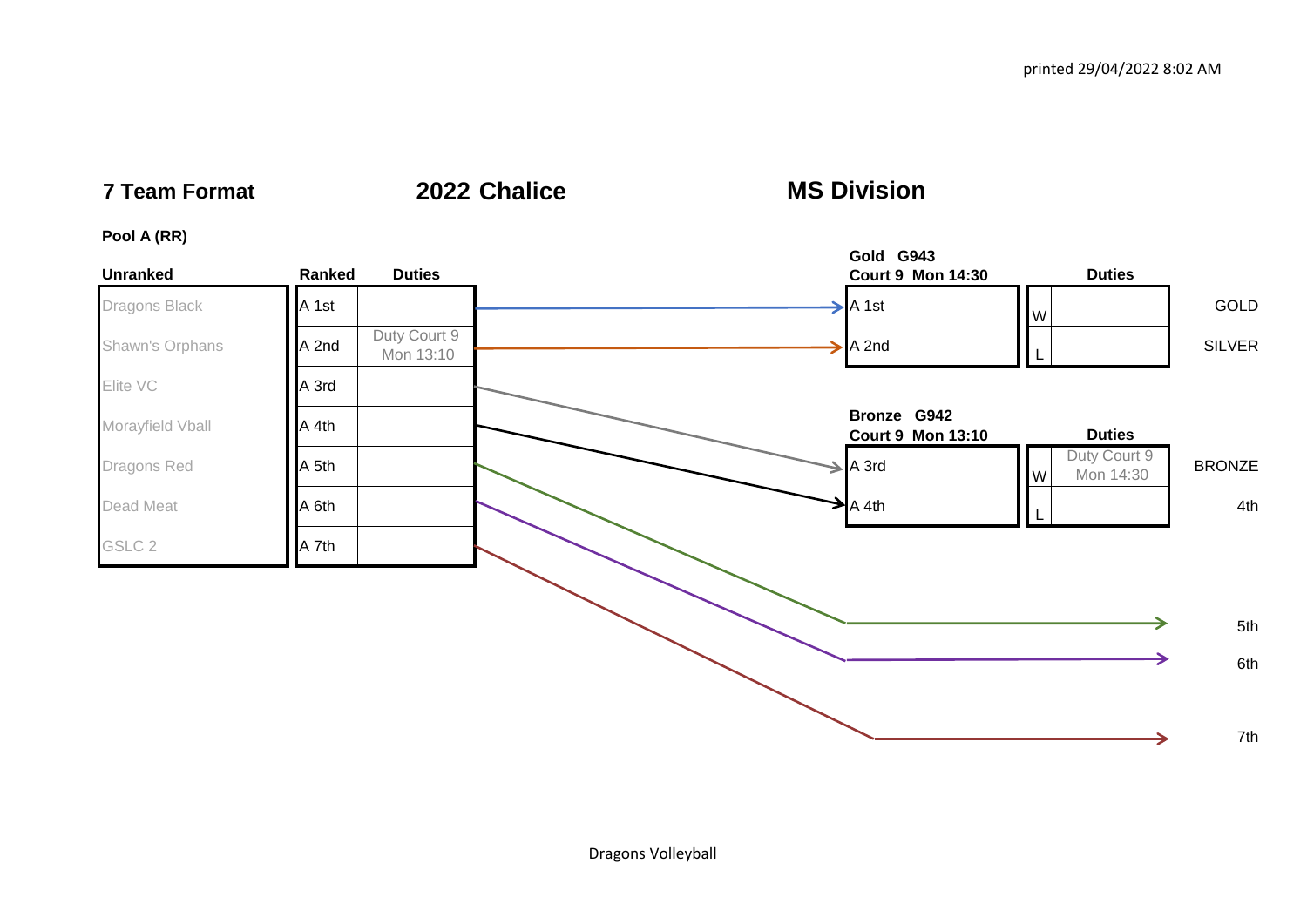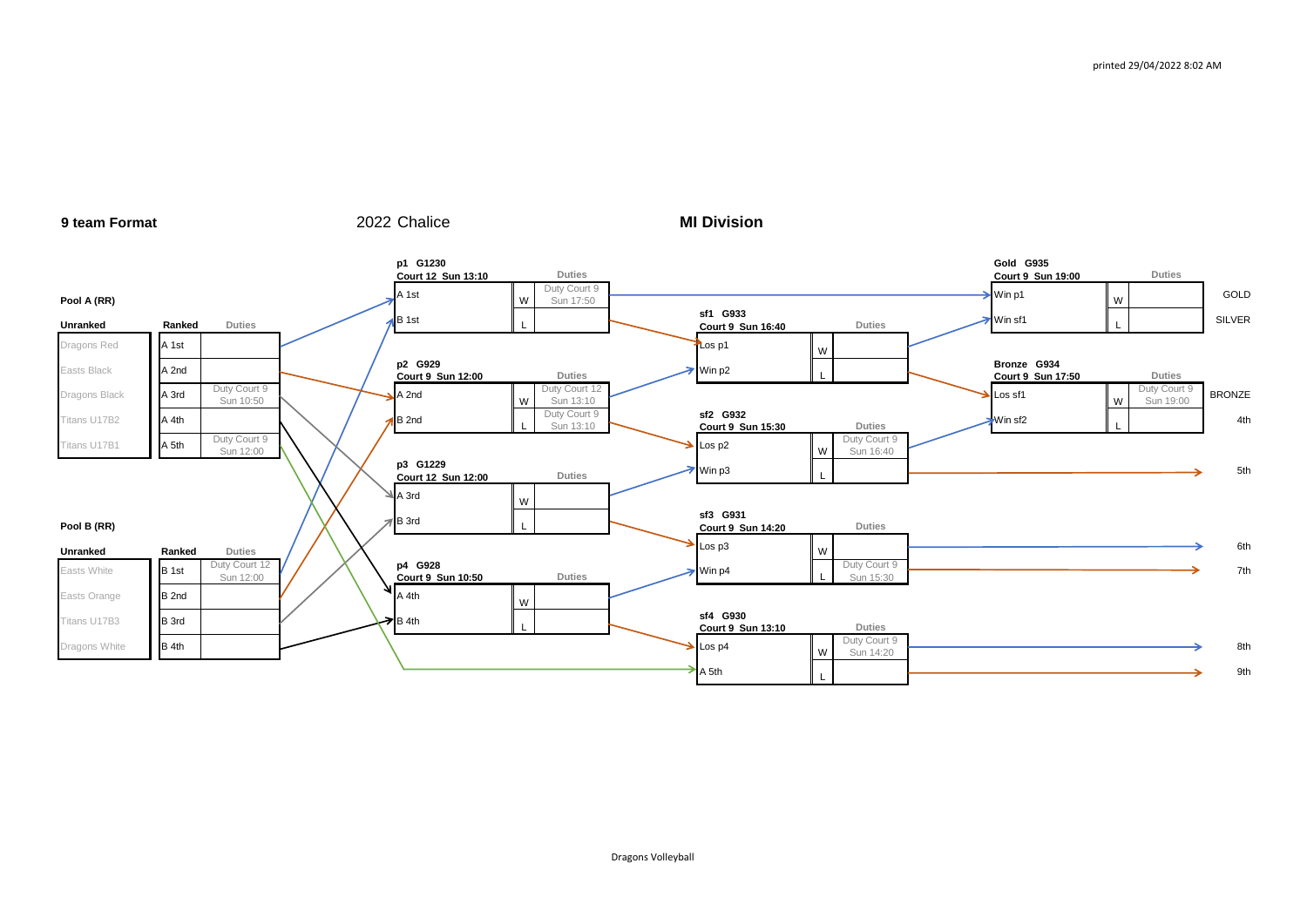### **Pool A (RR) p1 G433 Court 4 Sun 16:40 Duties Gold G1143 Court 11 Mon 14:30 Duties** Unranked **Ranked Duties** A 1st W Duty Court 11<br>Mon 13:10 Mon 13:10 Win p1 <sup>W</sup> GOLD Easts Raja  $\begin{array}{c|c} \text{A 1st} & \text{A 1st} \end{array}$ Duty Court 4 Sun 17:50 **sf1 G1040 Court 10 Mon 10:50 Duties** Win sf1 <sup>L</sup> SILVER Wolves **A 2nd Los p1 Wolvey March 2016** World March 2017 March 2017 World Williams and March 2017 March 2017 World Williams and March 2017 March 2017 March 2017 March 2017 March 2017 March 2017 March 2017 March 2017 March Duty Court 10 Mon 12:00 GSLC 1 A 3rd Duty Court 4 Sun 13:10 **p2 G432 Court 4 Sun 15:30 Duties** Duties Min p2 **Bronze G1142 Court 11 Mon 13:10 Duties** Easts Sohma  $A$  4th  $\overrightarrow{A}$   $A$  2nd W Duty Court 10<br>Mon 9:40 Mon 9:40 W Duty Court 11  $M_{\text{OM}}$   $\sim$   $14:30$  BRONZE B 2nd L Duty Court 4 Sun 16:40 **sf2 G1039 Court 10 Mon 9:40 Duties** Duties Win sf2 L 4th **Pool B (RR)**  $\begin{matrix} \lambda & \lambda' \end{matrix}$ **Unranked Ranked Duties p3 G431 court 4 Sun 14:20 Duties** Duties Win p3 Duty Court 10 Mon 10:50 Titans U19G **B 1st** Duty Court 4  $S$ un 15:30  $\bigvee$   $\bigvee$  A 3rd W 5th Elite VC **B 2nd** Duty Court 4  $S$ un 14:20  $\rightarrow$  B 3rd L **sf3 G434 Court 4 Sun 17:50 Duties Duties Court 4 Sun 17:50 6th** GSLC 3 B 3rd Los p3 <sup>W</sup> Emmanuel College **B 4th <b>p4 G430 Court 4 Sun 13:10 Duties** Duties Win p4  $A$  4th W 7th B 4th <sup>L</sup> 8th

**WS Division**

**8 Team Format 2022 Chalice**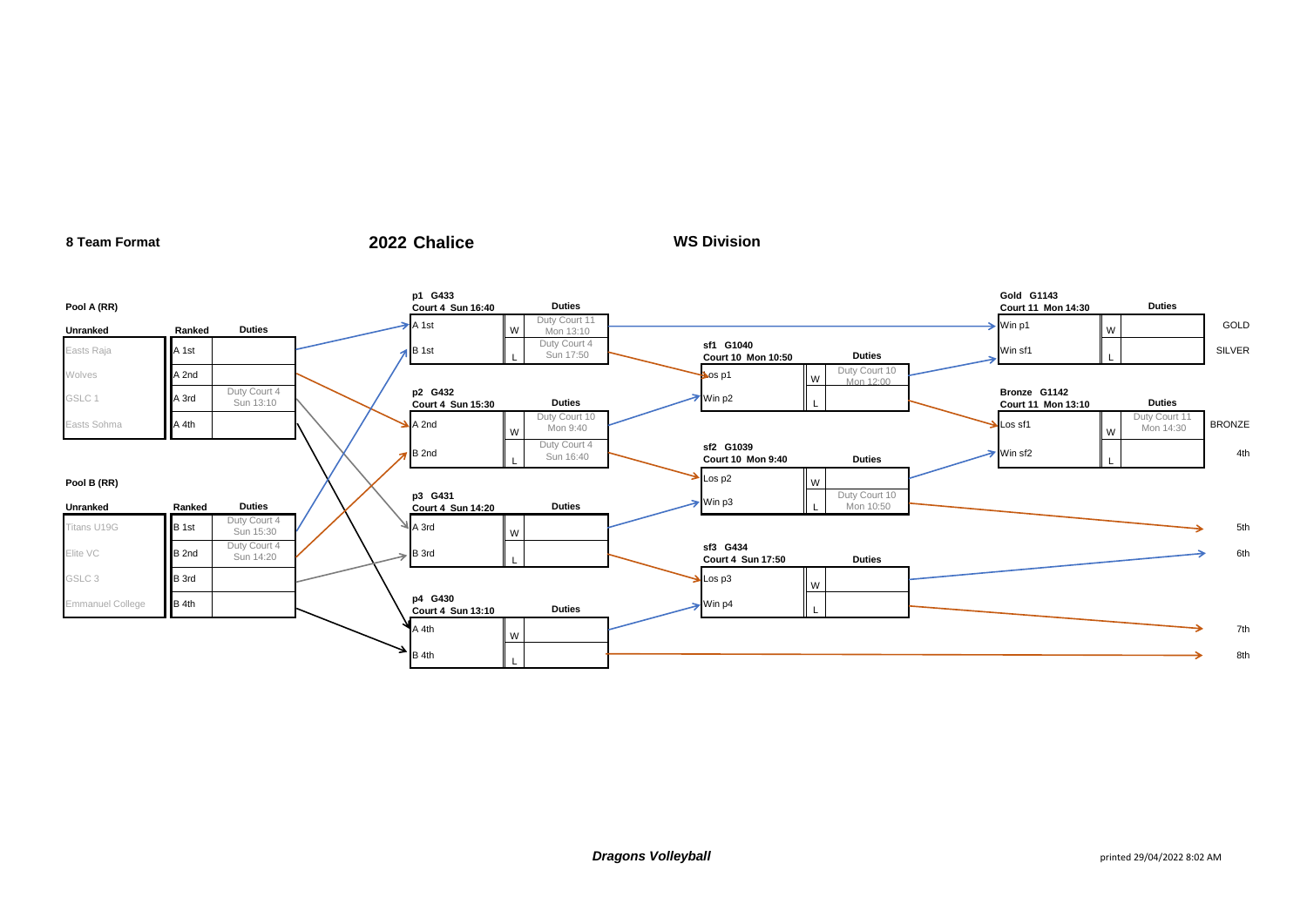### **5 Team Format 2022 Chalice Pool A (RR) Unranked Ranked Duties Gold G1043 Court 10 Mon 14:30 Duties** Redlands **A 1st A 1st B COLD** Redlands 2 **a p1 G1139**<br>**a p1 G1139 Court 11 Mon 9:40 Duties** Duties **Duties** Win p1 L SILVER Dragons **A 3rd A** 3rd **M A** 3rd **M A** 2nd **M A** 2nd Duty Court 10 Mon 13:10 Easts Tygra **A 4th** Duty Court 11  $Mon 9:40$  A 3rd Duty Court 11 Mon 10:50 **Bronze G1042 Court 10 Mon 13:10 Duties** Easts Varya **A 5th A 5th Los p1** W Duty Court 10 Mon 14:30 **BRONZE p2 G1140 Court 11 Mon 10:50 Duties** Duties **Duties** Win p2 **L** L  $A$  4th  $W$ A 5th <sup>L</sup> 5th **WI Division**